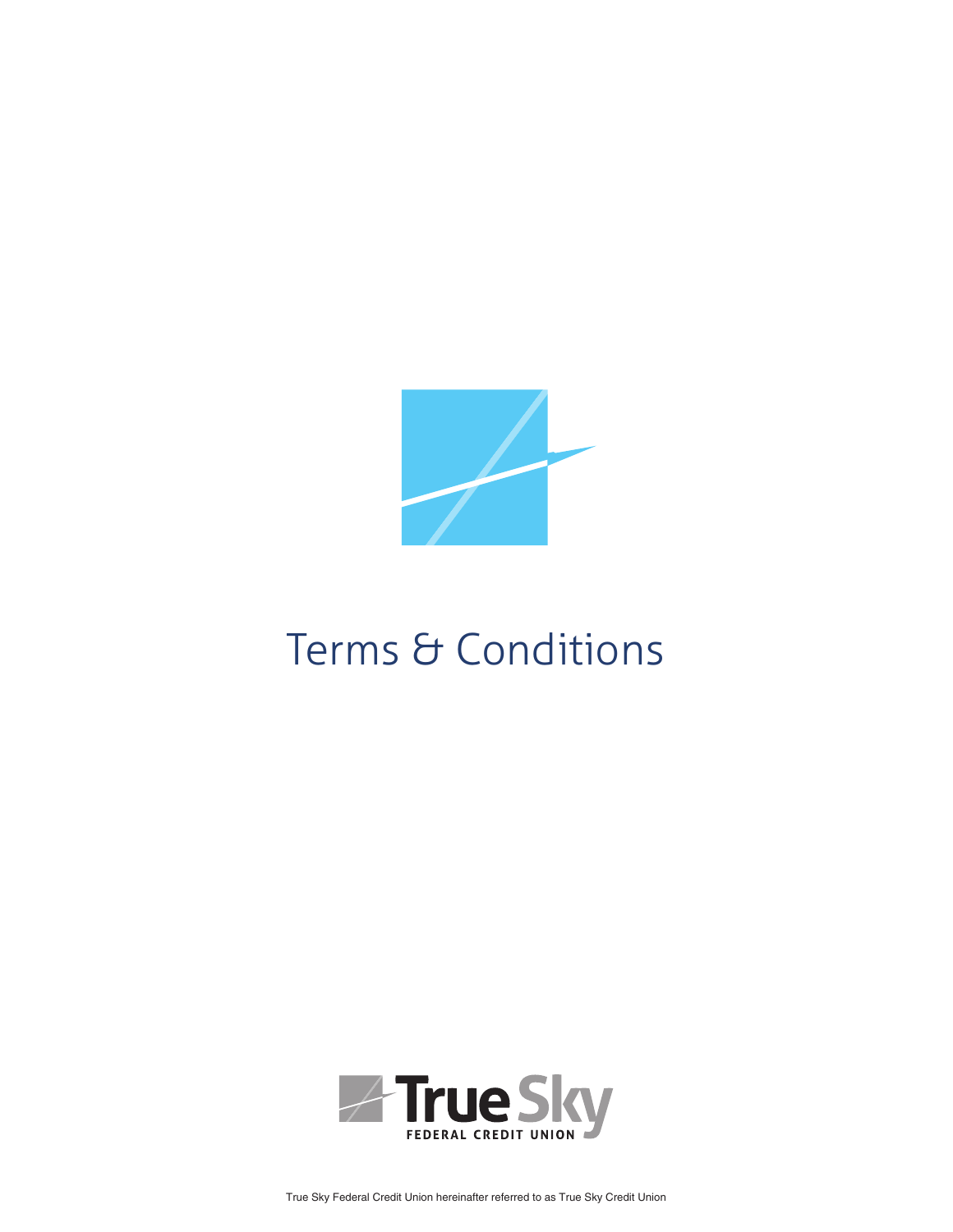## **TABLE OF CONTENTS**

© 2019 Wolters Kluwer Financial Services, Inc. All rights reserved.<br>AIB-TIS-CU-P 8/1/2019 3r,8d Custom TCM-41CUw,2bm,4t 201910571-010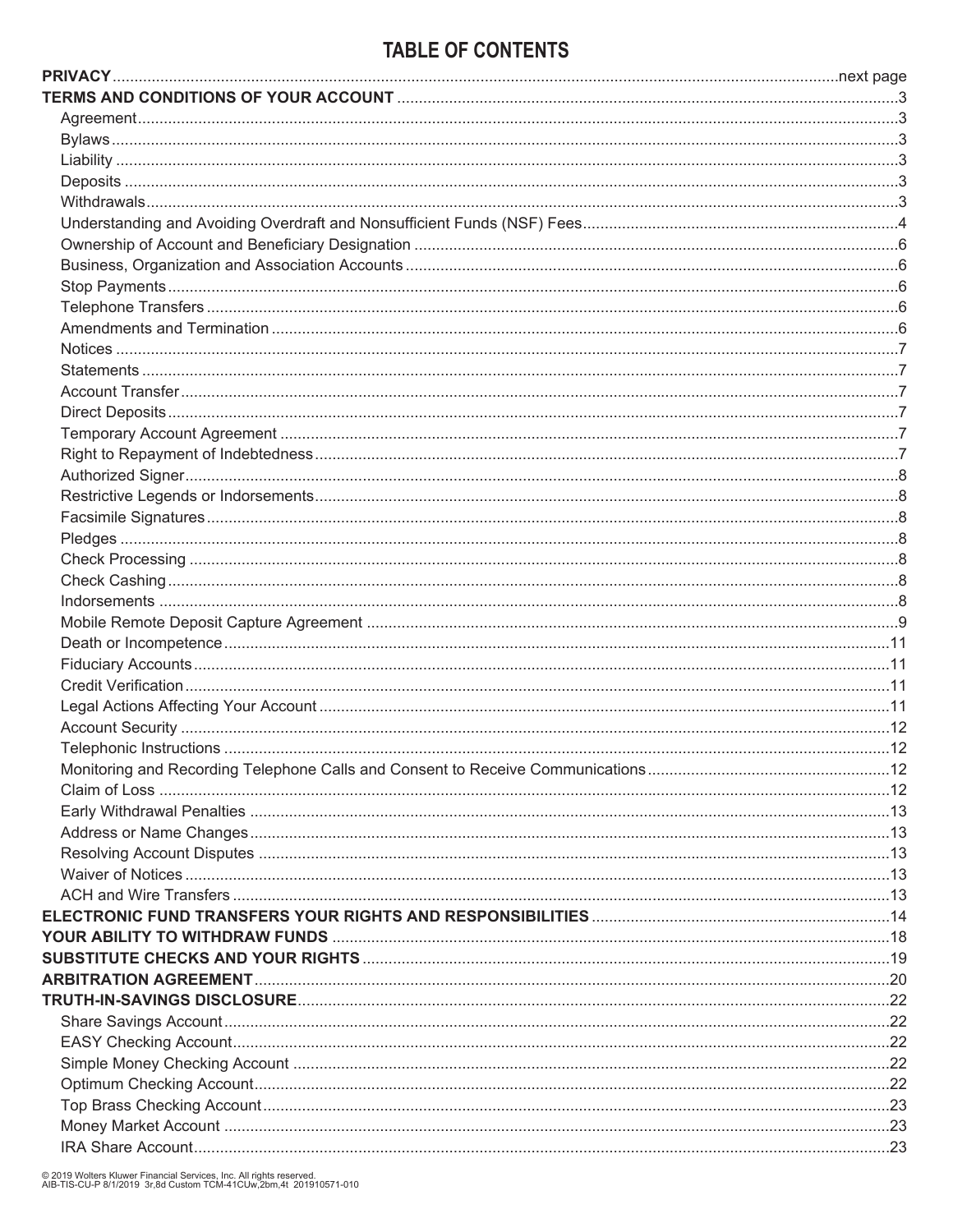| <b>FACTS</b>                                                                                                                                                                                                                                                                                                                  | WHAT DOES TRUE SKY CREDIT UNION DO WITH YOUR PERSONAL<br><b>INFORMATION?</b>                                                                                                                                                                                                                                                                                                              |     |                |
|-------------------------------------------------------------------------------------------------------------------------------------------------------------------------------------------------------------------------------------------------------------------------------------------------------------------------------|-------------------------------------------------------------------------------------------------------------------------------------------------------------------------------------------------------------------------------------------------------------------------------------------------------------------------------------------------------------------------------------------|-----|----------------|
| Why?                                                                                                                                                                                                                                                                                                                          | Financial companies choose how they share your personal information. Federal law gives consumers<br>the right to limit some but not all sharing. Federal law also requires us to tell you how we collect,<br>share, and protect your personal information. Please read this notice carefully to understand what we<br>do.                                                                 |     |                |
| <b>What?</b>                                                                                                                                                                                                                                                                                                                  | The types of personal information we collect and share depend on the product or service you have<br>with us. This information can include:<br>• Social Security number<br>• Credit history<br>• Credit scores<br>• Account balances<br>• Payment history<br>• Account transactions<br>When you are no longer a member, we continue to share your information as described in this notice. |     |                |
| How?<br>All financial companies need to share members' personal information to run their everyday business.<br>In the section below, we list the reasons financial companies can share their members' personal<br>information; the reasons True Sky Credit Union chooses to share; and whether you can limit this<br>sharing. |                                                                                                                                                                                                                                                                                                                                                                                           |     |                |
|                                                                                                                                                                                                                                                                                                                               | Reasons we can share your personal information<br>Does True Sky Credit Union<br>Can you limit this sharing?<br>share?                                                                                                                                                                                                                                                                     |     |                |
| For our everyday business purposes -<br>such as to process your transactions, maintain your<br>account(s), respond to court orders and legal<br>investigations, or report to credit bureaus                                                                                                                                   |                                                                                                                                                                                                                                                                                                                                                                                           | Yes | N <sub>o</sub> |
| For our marketing purposes -                                                                                                                                                                                                                                                                                                  | to offer our products and services to you                                                                                                                                                                                                                                                                                                                                                 | Yes | No             |
| For joint marketing with other financial companies                                                                                                                                                                                                                                                                            |                                                                                                                                                                                                                                                                                                                                                                                           | Yes | N <sub>o</sub> |
|                                                                                                                                                                                                                                                                                                                               | For our affiliates' everyday business purposes -<br>information about your transactions and experiences                                                                                                                                                                                                                                                                                   | No  | We don't share |
|                                                                                                                                                                                                                                                                                                                               | No<br>We don't share<br>For our affiliates' everyday business purposes -<br>information about your creditworthiness                                                                                                                                                                                                                                                                       |     |                |
|                                                                                                                                                                                                                                                                                                                               | We don't share<br>N <sub>o</sub><br>For nonaffiliates to market to you                                                                                                                                                                                                                                                                                                                    |     |                |
| <b>Questions?</b><br>Call 800-448-1990 or go to www.TrueSkyCU.org                                                                                                                                                                                                                                                             |                                                                                                                                                                                                                                                                                                                                                                                           |     |                |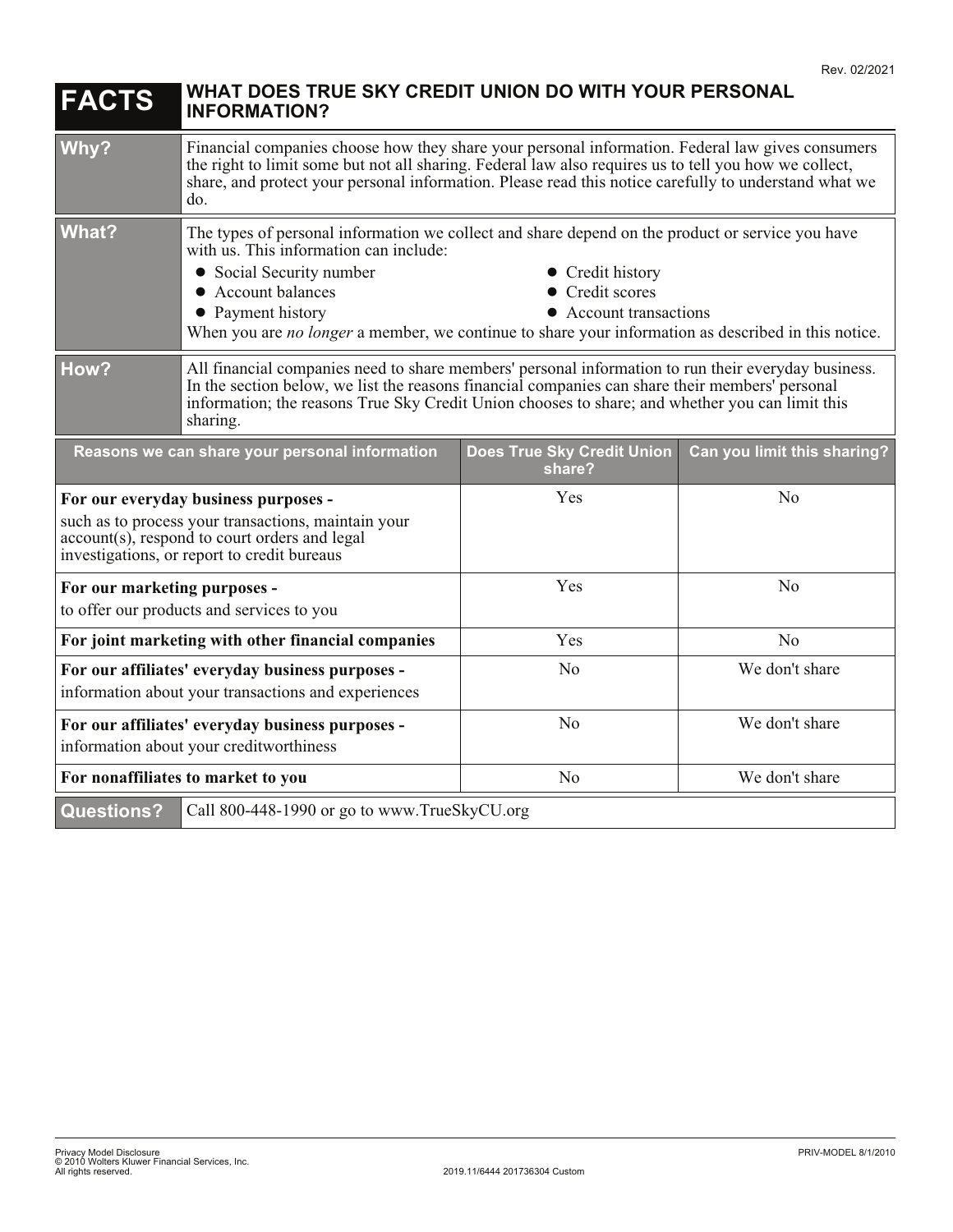| <b>Who We Are</b>                                                            |                                                                                                                                                                                                                                                                                                                                                                    |
|------------------------------------------------------------------------------|--------------------------------------------------------------------------------------------------------------------------------------------------------------------------------------------------------------------------------------------------------------------------------------------------------------------------------------------------------------------|
| Who is providing this notice?                                                | True Sky Credit Union                                                                                                                                                                                                                                                                                                                                              |
| <b>What We Do</b>                                                            |                                                                                                                                                                                                                                                                                                                                                                    |
| <b>How does True Sky Credit</b><br>Union protect my personal<br>information? | To protect your personal information from unauthorized access and use, we use<br>security measures that comply with federal law. These measures include computer<br>safeguards and secured files and buildings.<br>True Sky CU routinely reviews its information security measures, trains employees,<br>and makes necessary upgrades to protect your information. |
| <b>How does True Sky Credit</b><br>Union collect my personal<br>information? | We collect your personal information, for example, when you<br>• Open an account<br>• Apply for a loan<br>• Deposit money<br>• Use your credit or debit card<br>• Pay your bills<br>We also collect your personal information from others, such as credit bureaus,<br>affiliates, or other companies.                                                              |
| Why can't I limit all sharing?                                               | Federal law gives you the right to limit only<br>• sharing for affiliates' everyday business purposes - information about your<br>creditworthiness<br>• affiliates from using your information to market to you<br>• sharing for nonaffiliates to market to you<br>State laws and individual companies may give you additional rights to limit sharing.            |
| <b>Definitions</b>                                                           |                                                                                                                                                                                                                                                                                                                                                                    |
| <b>Affiliates</b>                                                            | Companies related by common ownership or control. They can be financial and<br>non-financial companies.<br>• True Sky Credit Union does not share with our affiliates.                                                                                                                                                                                             |
| <b>Nonaffiliates</b>                                                         | Companies not related by common ownership or control. They can be financial and<br>non-financial companies.<br>• True Sky Credit Union does not share with nonaffiliates so they can market to<br>you.                                                                                                                                                             |
| <b>Joint Marketing</b>                                                       | A formal agreement between nonaffiliated financial companies that together market<br>financial products or services to you.<br>• Our joint marketing partners include insurance and other financial service<br>companies.                                                                                                                                          |

**Page 2**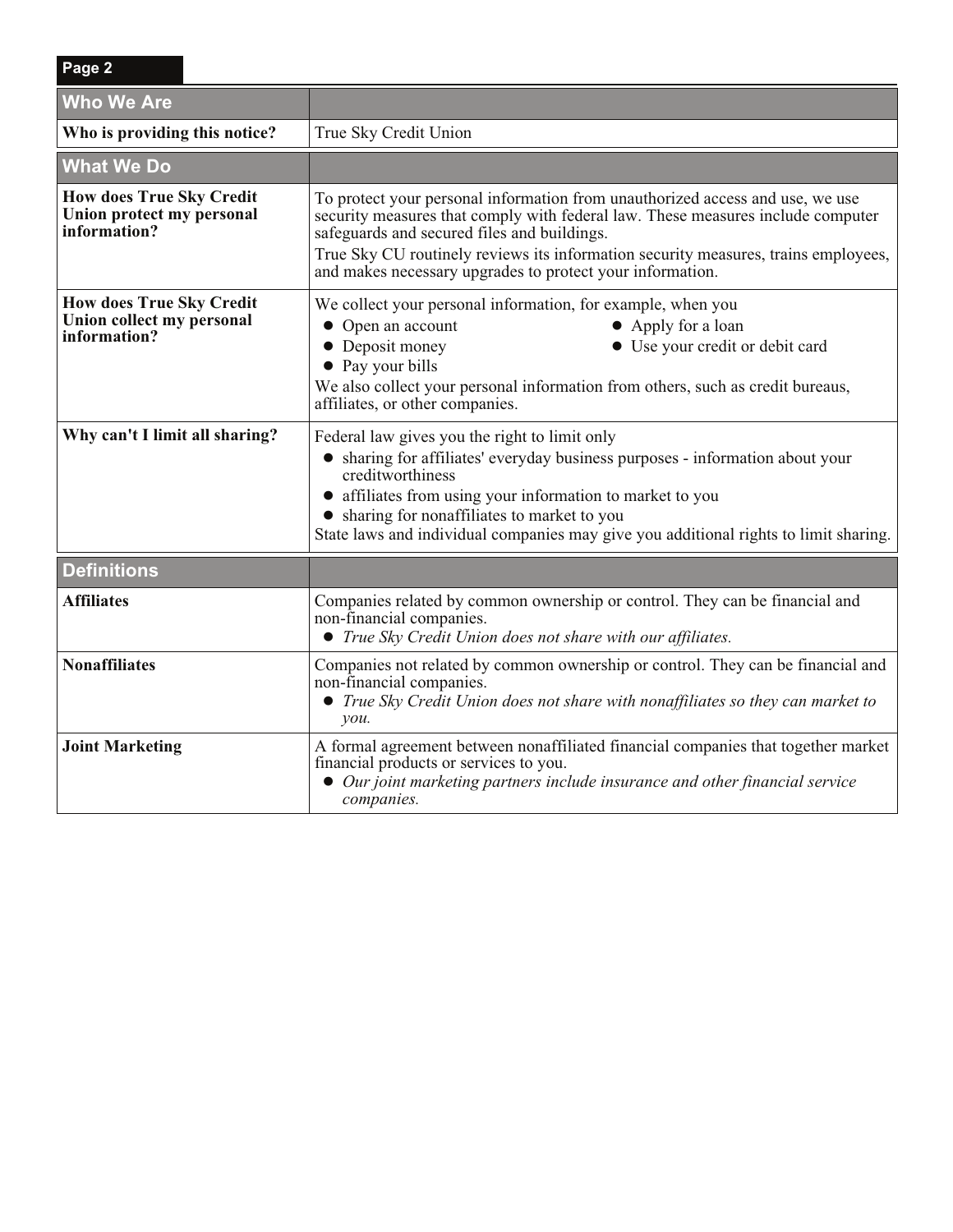## **TERMS AND CONDITIONS OF YOUR ACCOUNT**

**AGREEMENT -** This document, along with any other documents we give you pertaining to your account(s), is a contract that establishes rules which control your account(s) with us. Please read this carefully and retain it for future reference. If you sign the signature card or open or continue to use the account, you agree to these rules. You will receive a separate schedule of rates, qualifying balances, and fees if they are not included in this document. If you have any questions, please call us.

This agreement is subject to applicable federal laws, the laws of the state of Oklahoma and other applicable rules such as the operating letters of the Federal Reserve Banks and payment processing system rules (except to the extent that this agreement can and does vary such rules or laws). The body of state and federal law that governs our relationship with you, however, is too large and complex to be reproduced here. The purpose of this document is to:

- (1) summarize some laws that apply to common transactions;
- (2) establish rules to cover transactions or events which the law does not regulate;
- (3) establish rules for certain transactions or events which the law regulates but permits variation by agreement; and
- (4) give you disclosures of some of our policies to which you may be entitled or in which you may be interested.

If any provision of this document is found to be unenforceable according to its terms, all remaining provisions will continue in full force and effect. We may permit some variations from our standard agreement, but we must agree to any variation in writing either on the signature card for your account or in some other document. Nothing in this document is intended to vary our duty to act in good faith and with ordinary care when required by law.

As used in this document the words "we," "our," and "us" mean the financial institution and the words "you" and "your" mean the account holder(s) and anyone else with the authority to deposit, withdraw, or exercise control over the funds in the account. However, this agreement does not intend, and the terms "you" and "your" should not be interpreted, to expand an individual's responsibility for an organization's liability. If this account is owned by a corporation, partnership or other organization, individual liability is determined by the laws generally applicable to that type of organization. The headings in this document are for convenience or reference only and will not govern the interpretation of the provisions. Unless it would be inconsistent to do so, words and phrases used in this document should be construed so the singular includes the plural and the plural includes the singular.

**BYLAWS -** Our bylaws, which we may amend from time to time, establish basic rules about our credit union policies and operations which affect your account and membership. You may obtain a copy of the bylaws on request. Our right to require you to give us notice of your intention to withdraw funds from your account is described in the bylaws. Unless we have agreed otherwise, you are not entitled to receive any original item after it is paid, although you may request that we send you an item(s) or a copy of an item(s). Dividends are based on current earnings and available earnings of the credit union, after providing for required reserves.

**LIABILITY -** You agree, for yourself (and the person or entity you represent if you sign as a representative of another) to the terms of this account and the schedule of charges. You authorize us to deduct these charges, without notice to you, directly from the account balance as accrued. You will pay any additional reasonable charges for services you request which are not covered by this agreement.

Each of you also agrees to be jointly and severally (individually) liable for any account shortage resulting from charges or overdrafts, whether caused by you or another with access to this account. This liability is due immediately, and we can deduct any amounts deposited into the account and apply those amounts to the shortage. You have no right to defer payment of this liability, and you are liable regardless of whether you signed the item or benefited from the charge or overdraft.

You will be liable for our costs as well as for our reasonable attorneys' fees, to the extent permitted by law, whether incurred as a result of collection or in any other dispute involving your account. This includes, but is not limited to, disputes between you and another joint owner; you and an authorized signer or similar party; or a third party claiming an interest in your account. This also includes any action that you or a third party takes regarding the account that causes us, in good faith, to seek the advice of an attorney, whether or not we become involved in the dispute. All costs and attorneys' fees can be deducted from your account when they are incurred, without notice to you.

**DEPOSITS -** We will give only provisional credit until collection is final for any items, other than cash, we accept for deposit (including items drawn "on us"). Actual credit for deposits of, or payable in, foreign currency will be at the exchange rate in effect on final collection in U.S. dollars. We are not responsible for transactions by mail or outside depository until we actually record them. We will treat and record all transactions received after our "daily cutoff time" on a business day we are open, or received on a day we are not open for business, as if initiated on the next business day that we are open.

#### **WITHDRAWALS -**

**Generally -** Unless clearly indicated otherwise on the account records, any of you, acting alone, who signs to open the account or has authority to make withdrawals may withdraw or transfer all or any part of the account balance at any time.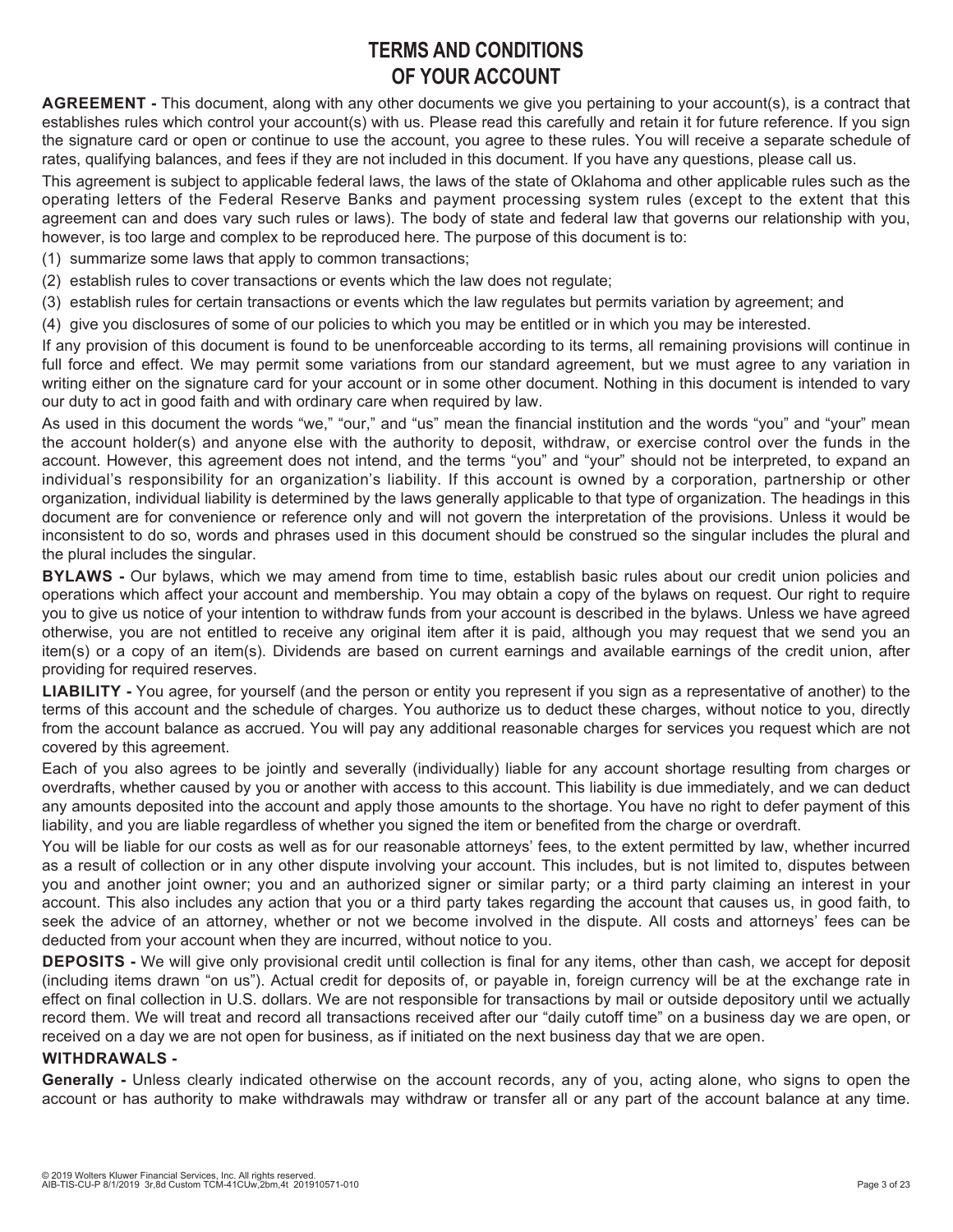Each of you (until we receive written notice to the contrary) authorizes each other person who signs or has authority to make withdrawals to indorse any item payable to you or your order for deposit to this account or any other transaction with us.

**Postdated checks -** A postdated check is one which bears a date later than the date on which the check is written. We may properly pay and charge your account for a postdated check even though payment was made before the date of the check, unless we have received written notice of the postdating in time to have a reasonable opportunity to act. Because we process checks mechanically, your notice will not be effective and we will not be liable for failing to honor your notice unless it precisely identifies the number, date, amount and payee of the item.

**Checks and withdrawal rules -** If you do not purchase your check blanks from us, you must be certain that we approve the check blanks you purchase. We may refuse any withdrawal or transfer request which you attempt on forms not approved by us or by any method we do not specifically permit. We may refuse any withdrawal or transfer request which is greater in number than the frequency permitted by our policy, or which is for an amount greater or less than any withdrawal limitations. We will use the date the transaction is completed by us (as opposed to the date you initiate it) to apply any frequency limitations. In addition, we may place limitations on the account until your identity is verified.

Even if we honor a nonconforming request, we are not required to do so later. If you violate the stated transaction limitations (if any), in our discretion we may close your account or reclassify your account as another type of account. If we reclassify your account, your account will be subject to the fees and earnings rules of the new account classification.

If we are presented with an item drawn against your account that would be a "substitute check," as defined by law, but for an error or defect in the item introduced in the substitute check creation process, you agree that we may pay such item.

**Cash withdrawals -** We recommend you take care when making large cash withdrawals because carrying large amounts of cash may pose a danger to your personal safety. As an alternative to making a large cash withdrawal, you may want to consider a cashier's check or similar instrument. You assume full responsibility of any loss in the event the cash you withdraw is lost, stolen, or destroyed. You agree to hold us harmless from any loss you incur as a result of your decision to withdraw funds in the form of cash.

**Multiple signatures, electronic check conversion, and similar transactions -** An electronic check conversion transaction is a transaction where a check or similar item is converted into an electronic fund transfer as defined in the Electronic Fund Transfers regulation. In these types of transactions the check or similar item is either removed from circulation (truncated) or given back to you. As a result, we have no opportunity to review the signatures or otherwise examine the original check or item. You agree that, as to these or any items as to which we have no opportunity to examine the signatures, you waive any requirement of multiple signatures.

#### **UNDERSTANDING AND AVOIDING OVERDRAFT AND NONSUFFICIENT FUNDS (NSF) FEES -**

**Generally -** The information in this section is being provided to help you understand what happens if your account is overdrawn. Understanding the concepts of overdrafts and nonsufficient funds (NSF) is important and can help you avoid being assessed fees or charges. This section also provides contractual terms relating to overdrafts and NSF transactions.

An overdrawn account will typically result in you being charged an overdraft fee or an NSF fee. Generally, an overdraft occurs when there is not enough money in your account to pay for a transaction, but we pay (or cover) the transaction anyway. An NSF transaction is slightly different. In an NSF transaction, we do not cover the transaction. Instead, the transaction is rejected and the item or requested payment is returned. In either situation, we can charge you a fee.

If you use our Overdraft Privilege and we cover a transaction for which there is not enough money in your account to pay, we will consider that an overdraft. We treat all other transactions for which there is not enough money in your account as an NSF transaction, regardless of whether we cover the transaction or the transaction is rejected.

**Determining your available balance -** We use the "available balance" method to determine whether your account is overdrawn, that is, whether there is enough money in your account to pay for a transaction. Importantly, your "available" balance may not be the same as your account's "actual" balance. This means an overdraft or an NSF transaction could occur regardless of your account's actual balance.

Your account's actual balance (sometimes called the ledger balance) only includes transactions that have settled up to that point in time, that is, transactions (deposits and payments) that have posted to your account. The actual balance does not include outstanding transactions (such as checks that have not yet cleared and electronic transactions that have been authorized but which are still pending). The balance on your periodic statement is the ledger balance for your account as of the statement date.

As the name implies, your available balance is calculated based on the money "available" in your account to make payments. In other words, the available balance takes transactions that have been authorized, but not yet settled, and subtracts them from the actual balance. In addition, when calculating your available balance, any "holds" placed on deposits that have not yet cleared are also subtracted from the actual balance. For more information on how holds placed on funds in your account can impact your available balance, read the subsection titled "A temporary debit authorization hold affects your account balance."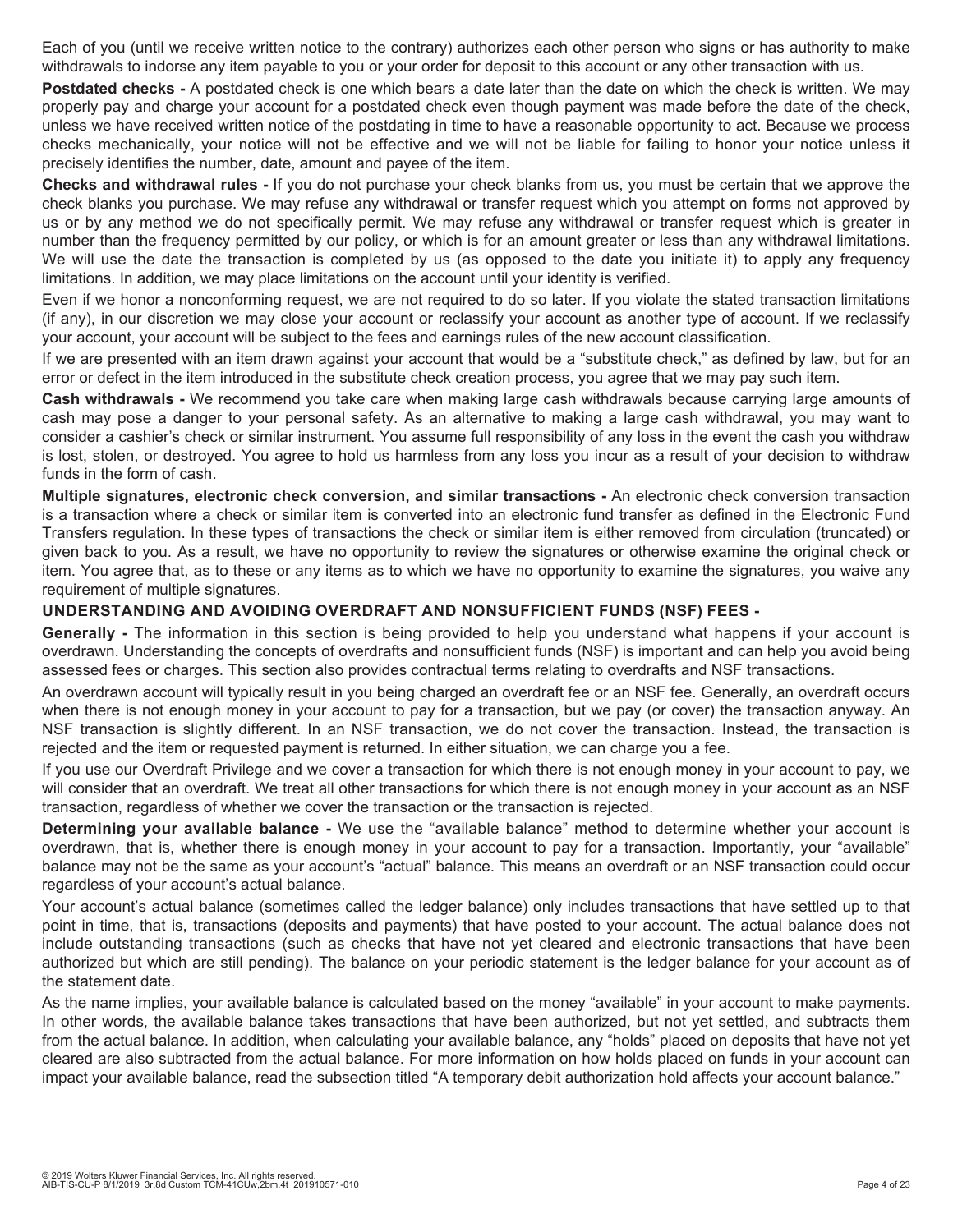**Overdrafts -** You understand that we may, at our discretion, honor withdrawal requests that overdraw your account. However, the fact that we may honor withdrawal requests that overdraw the account balance does not obligate us to do so later. So you can NOT rely on us to pay overdrafts on your account regardless of how frequently or under what circumstances we have paid overdrafts on your account in the past. We can change our practice of paying, or not paying, discretionary overdrafts on your account without notice to you. You can ask us if we have other account services that might be available to you where we commit to paying overdrafts under certain circumstances, such as an overdraft protection line-of-credit or a plan to sweep funds from another account you have with us. You agree that we may charge fees for overdrafts. For consumer accounts, we will not charge fees for overdrafts caused by ATM withdrawals or one-time debit card transactions if you have not opted-in to that service. We may use subsequent deposits, including direct deposits of social security or other government benefits, to cover such overdrafts and overdraft fees.

**Nonsufficient funds (NSF) fees -** If an item drafted by you (such as a check) or a transaction you set up (such as a preauthorized transfer) is presented for payment in an amount that is more than the amount of money available in your account, and we decide not to pay the item or transaction, you agree that we can charge you an NSF fee for returning the payment. Be aware that such an item or payment may be presented multiple times and that we do not monitor or control the number of times a transaction is presented for payment. You agree that we may charge you an NSF fee each time a payment is presented if the amount of money available in your account is not sufficient to cover the payment, regardless of the number of times the payment is presented.

**Payment types -** Some, but not necessarily all, of the ways you can access the funds in your account include debit card transactions, automated clearing house (ACH) transactions, and check transactions. All these payment types can use different processing systems and some may take more or less time to post. This information is important for a number of reasons. For example, keeping track of the checks you write and the timing of the preauthorized payments you set up will help you to know what other transactions might still post against your account. For information about how and when we process these different payment types, see the "Payment order of items" subsection below.

**Balance information -** Keeping track of your balance is important. You can review your balance in a number of ways including reviewing your periodic statement, reviewing your balance online, accessing your account information by phone, or coming into one of our branches.

**Funds availability -** Knowing when funds you deposit will be made available for withdrawal is another important concept that can help you avoid being assessed fees or charges. Please see our funds availability disclosure for information on when different types of deposits will be made available for withdrawal. For those accounts to which our funds availability policy disclosure does not apply, you can ask us when you make a deposit when those funds will be available for withdrawal. An item may be returned after the funds from the deposit of that item are made available for withdrawal. In that case, we will reverse the credit of the item. We may determine the amount of available funds in your account for the purpose of deciding whether to return an item for insufficient funds at any time between the times we receive the item and when we return the item or send a notice in lieu of return. We need only make one determination, but if we choose to make a subsequent determination, the account balance at the subsequent time will determine whether there are insufficient available funds.

**A temporary debit authorization hold affects your account balance -** On debit card purchases, merchants may request a temporary hold on your account for a specified sum of money when the merchant does not know the exact amount of the purchase at the time the card is authorized. The amount of the temporary hold may be more than the actual amount of your purchase. Some common transactions where this occurs involve purchases of gasoline, hotel rooms, or meals at restaurants. When this happens, our processing system cannot determine that the amount of the hold exceeds the actual amount of your purchase. This temporary hold, and the amount charged to your account, will eventually be adjusted to the actual amount of your purchase, but it could be three calendar days, or even longer in some cases, before the adjustment is made. Until the adjustment is made, the amount of funds in your account available for other transactions will be reduced by the amount of the temporary hold. If another transaction is presented for payment in an amount greater than the funds left after the deduction of the temporary hold amount, you will be charged an NSF or overdraft fee according to our NSF or overdraft fee policy. You will be charged the fee even if you would have had sufficient funds in your account if the amount of the hold had been equal to the amount of your purchase.

**Payment Order of Items -** The law permits us to pay items (such as checks or drafts) drawn on your account in any order. To assist you in handling your account with us, we are providing you with the following information regarding how we process the items that you write. When processing items drawn on your account, our policy is to pay them in numerical sequence order by time stamp. We start with posting ACH credit first, then checks, then ACH debits. However, debit card transactions (refunds and debits) are posted throughout the day. Lower amount items are paid first. The order in which items are paid is important if there is not enough money in your account to pay all of the items that are presented. There is no policy that is favorable in every instance. If the smallest items are paid first, you may have fewer NSF or overdraft fees, but the largest, and perhaps more important items (such as rent or mortgage payments) might not be paid. If an item is presented without sufficient funds in your account to pay it, we may, at our discretion, pay the item creating an overdraft) or return the item (NSF). Overdrafts are generally applied to the available balance in the account and not the actual balance. The amounts of the overdraft and NSF fees are disclosed elsewhere. By paying items in numerical sequence, we think our policy attains a reasonable balance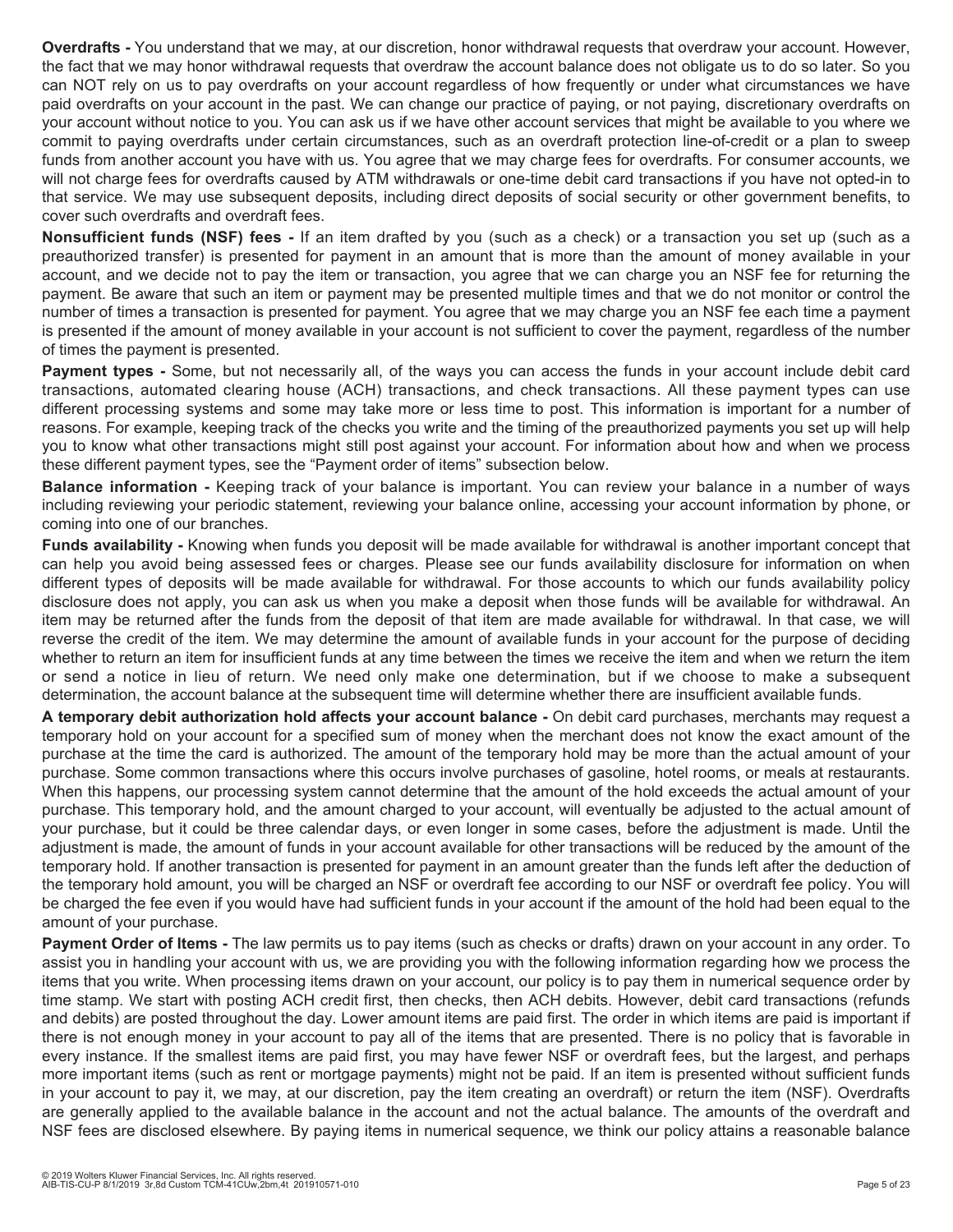between minimizing additional cost to you and paying your more important items. We encourage you to make careful records and practice good account management. This will help you avoid writing checks or draft without sufficient funds and incurring the resulting fees.

**OWNERSHIP OF ACCOUNT AND BENEFICIARY DESIGNATION -** These rules apply to this account depending on the form of ownership and beneficiary designation, if any, specified on the account records. We make no representations as to the appropriateness or effect of the ownership and beneficiary designations, except as they determine to whom we pay the account funds.

**Individual Account -** is an account in the name of one person.

**Joint Account - With Survivorship (And Not As Tenants In Common) -** is an account in the name of two or more persons. Each of you intend that when you die the balance in the account (subject to any previous pledge to which we have agreed) will belong to the survivor(s). If two or more of you survive, you will own the balance in the account as joint tenants with survivorship and not as tenants in common.

**Joint Account - No Survivorship (As Tenants In Common) -** This is owned by two or more persons, but none of you intend (merely by opening this account) to create any right of survivorship in any other person. We encourage you to agree and tell us in writing of the percentage of the deposit contributed by each of you. This information will not, however, affect the number of signatures necessary for withdrawal.

**Revocable Trust or Pay-On-Death Account -** If two or more of you create such an account, you own the account jointly with survivorship. Beneficiaries cannot withdraw unless: (1) all persons creating the account die, and (2) the beneficiary is then living. If, at the death of the owner(s) of this account, the beneficiary is not living, the beneficiary's estate acquires ownership of the account. If two or more beneficiaries are named and survive the death of all persons creating the account, such beneficiaries will own this account in equal shares, without right of survivorship. The person(s) creating either of these account types reserves the right to: (1) change beneficiaries, (2) change account types, and (3) withdraw all or part of the account funds at any time.

**BUSINESS, ORGANIZATION AND ASSOCIATION ACCOUNTS -** Earnings in the form of interest, dividends, or credits will be paid only on collected funds, unless otherwise provided by law or our policy. You represent that you have the authority to open and conduct business on this account on behalf of the entity. We may require the governing body of the entity opening the account to give us a separate authorization telling us who is authorized to act on its behalf. We will honor the authorization until we actually receive written notice of a change from the governing body of the entity.

**STOP PAYMENTS -** The rules in this section cover stopping payment of items such as checks and drafts. Rules for stopping payment of other types of transfers of funds, such as consumer electronic fund transfers, may be established by law or our policy. If we have not disclosed these rules to you elsewhere, you may ask us about those rules.

We may accept an order to stop payment on any item from any one of you. You must make any stop-payment order in the manner required by law and we must receive it in time to give us a reasonable opportunity to act on it before our stoppayment cutoff time. Because stop-payment orders are handled by computers, to be effective, your stop-payment order must precisely identify the number, date, and amount of the item, and the payee. You may stop payment on any item drawn on your account whether you sign the item or not. Your stop-payment order is effective for six months if it is given to us in writing or by another type of record (Generally, a "record" is information that is stored in such a way that it can be retrieved and can be heard or read and understood – you can ask us what type of stop-payment records you can give us). Your order will lapse after that time if you do not renew the order in writing before the end of the six-month period. If the original stop-payment order was oral your stop-payment order will lapse after 14 calendar days if it is not confirmed in writing or by another type of record within that time period. We are not obligated to notify you when a stop-payment order expires.

If you stop payment on an item and we incur any damages or expenses because of the stop payment, you agree to indemnify us for those damages or expenses, including attorneys' fees. You assign to us all rights against the payee or any other holder of the item. You agree to cooperate with us in any legal actions that we may take against such persons. You should be aware that anyone holding the item may be entitled to enforce payment against you despite the stop-payment order.

Our stop-payment cutoff time is one hour after the opening of the next banking day after the banking day on which we receive the item. Additional limitations on our obligation to stop payment are provided by law (e.g., we paid the item in cash or we certified the item).

**TELEPHONE TRANSFERS -** A telephone transfer of funds from this account to another account with us, if otherwise arranged for or permitted, may be made by the same persons and under the same conditions generally applicable to withdrawals made in writing. Limitations on the number of telephonic transfers from a savings account, if any, are described elsewhere.

**AMENDMENTS AND TERMINATION -** We may change our bylaws and any term of this agreement. Rules governing changes in rates are provided separately in the Truth-in-Savings disclosure or in another document. For other changes we will give you reasonable notice in writing or by any other method permitted by law. We may close this account if your membership in the credit union terminates, or by giving reasonable notice to you and tender of the account balance personally or by mail.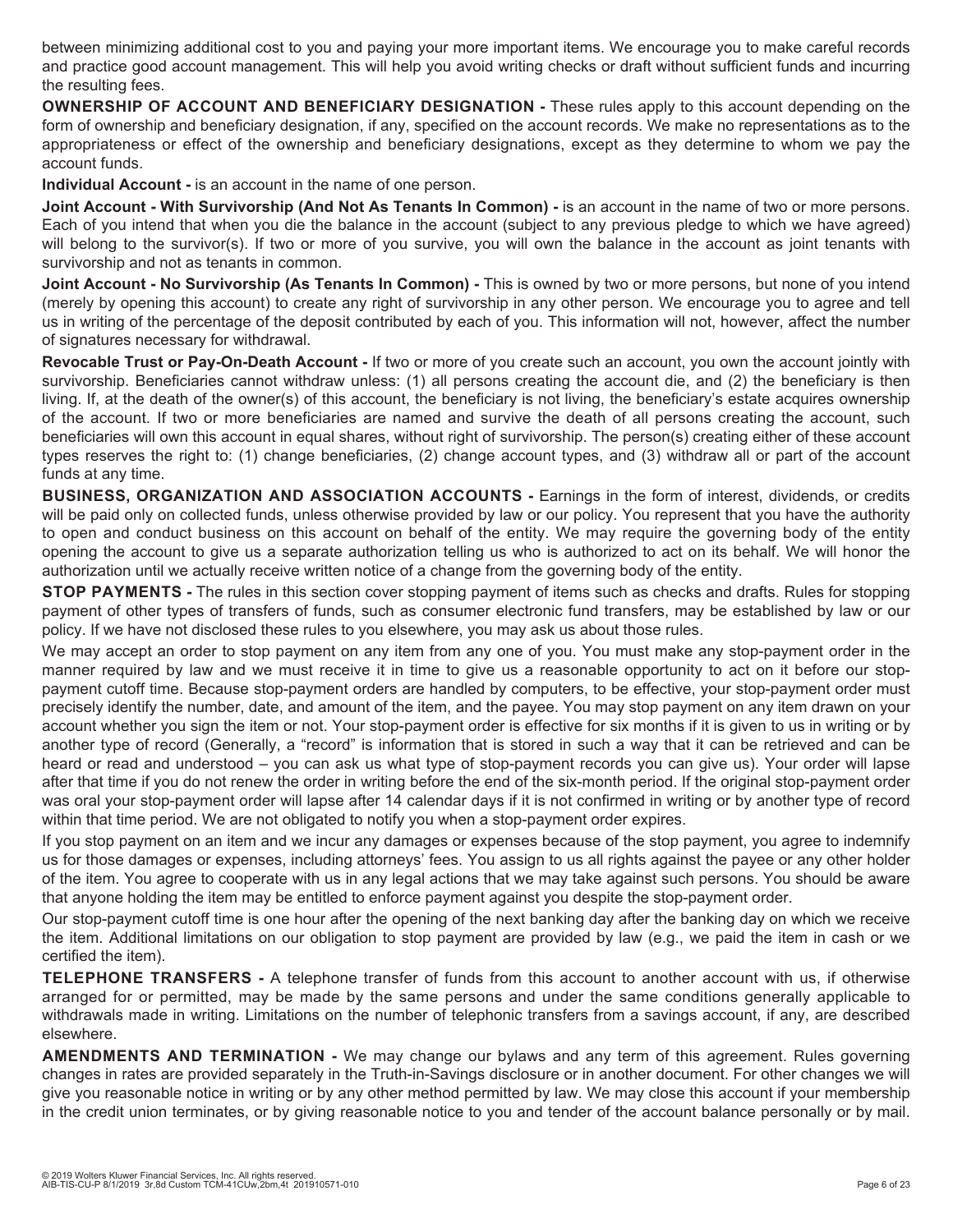Items presented for payment after the account is closed may be dishonored. When you close your account, you are responsible for leaving enough money in the account to cover any outstanding items and charges to be paid from the account. Only a joint tenant that is a member can close an account. Reasonable notice depends on the circumstances, and in some cases such as when we cannot verify your identity or we suspect fraud, it might be reasonable for us to give you notice after the change or account closure becomes effective. For instance, if we suspect fraudulent activity with respect to your account, we might immediately freeze or close your account and then give you notice. At our option, we may suspend your rights to member services if you violate the terms of this agreement. If we have notified you of a change in any term of your account and you continue to have your account after the effective date of the change, you have agreed to the new term(s).

**NOTICES -** Any written notice you give us is effective when we actually receive it, and it must be given to us according to the specific delivery instructions provided elsewhere, if any. We must receive it in time to have a reasonable opportunity to act on it. If the notice is regarding a check or other item, you must give us sufficient information to be able to identify the check or item, including the precise check or item number, amount, date and payee. Written notice we give you is effective when it is deposited in the United States Mail with proper postage and addressed to your mailing address we have on file. Notice to any of you is notice to all of you.

**STATEMENTS - Your duty to report unauthorized signatures, alterations and forgeries -** You must examine your statement of account with "reasonable promptness." If you discover (or reasonably should have discovered) any unauthorized signatures or alterations, you must promptly notify us of the relevant facts. As between you and us, if you fail to do either of these duties, you will have to either share the loss with us, or bear the loss entirely yourself (depending on whether we used ordinary care and, if not, whether we substantially contributed to the loss). The loss could be not only with respect to items on the statement but other items with unauthorized signatures or alterations by the same wrongdoer.

You agree that the time you have to examine your statement and report to us will depend on the circumstances, but will not, in any circumstance, exceed a total of 30 days from when the statement is first sent or made available to you.

You further agree that if you fail to report any unauthorized signatures, alterations or forgeries in your account within 60 days of when we first send or make the statement available, you cannot assert a claim against us on any items in that statement, and as between you and us the loss will be entirely yours. This 60-day limitation is without regard to whether we used ordinary care. The limitation in this paragraph is in addition to that contained in the first paragraph of this section.

**Your duty to report other errors or problems -** In addition to your duty to review your statements for unauthorized signatures, alterations and forgeries, you agree to examine your statement with reasonable promptness for any other error or problem - such as an encoding error or an unexpected deposit amount. Also, if you receive or we make available either your items or images of your items, you must examine them for any unauthorized or missing indorsements or any other problems. You agree that the time you have to examine your statement and items and report to us will depend on the circumstances. However, this time period shall not exceed 60 days. Failure to examine your statement and items and report any errors to us within 60 days of when we first send or make the statement available precludes you from asserting a claim against us for any errors on items identified in that statement and as between you and us the loss will be entirely yours.

**Errors relating to electronic fund transfers or substitute checks - For information on errors relating to electronic fund** transfers (e.g., on-line, mobile, debit card or ATM transactions) refer to your Electronic Fund Transfers disclosure and the sections on consumer liability and error resolution. For information on errors relating to a substitute check you received, refer to your disclosure entitled Substitute Checks and Your Rights.

**Duty to notify if statement not received -** You agree to immediately notify us if you do not receive your statement by the date you normally expect to receive it. Not receiving your statement in a timely manner is a sign that there may be an issue with your account, such as possible fraud or identity theft.

**ACCOUNT TRANSFER -** This account may not be transferred or assigned without our prior written consent.

**DIRECT DEPOSITS -** If we are required for any reason to reimburse the federal government for all or any portion of a benefit payment that was directly deposited into your account, you authorize us to deduct the amount of our liability to the federal government from the account or from any other account you have with us, without prior notice and at any time, except as prohibited by law. We may also use any other legal remedy to recover the amount of our liability.

**TEMPORARY ACCOUNT AGREEMENT -** If the account documentation indicates that this is a temporary account agreement, each person who signs to open the account or has authority to make withdrawals (except as indicated to the contrary) may transact business on this account. However, we may at some time in the future restrict or prohibit further use of this account if you fail to comply with the requirements we have imposed within a reasonable time.

**RIGHT TO REPAYMENT OF INDEBTEDNESS -** You each agree that we may (without prior notice and when permitted by law) charge against and deduct from this account any due and payable debt any of you owe us now or in the future. If this account is owned by one or more of you as individuals, we may set off any funds in the account against a due and payable debt a partnership owes us now or in the future, to the extent of your liability as a partner for the partnership debt. If your debt arises from a promissory note, then the amount of the due and payable debt will be the full amount we have demanded, as entitled under the terms of the note, and this amount may include any portion of the balance for which we have properly accelerated the due date.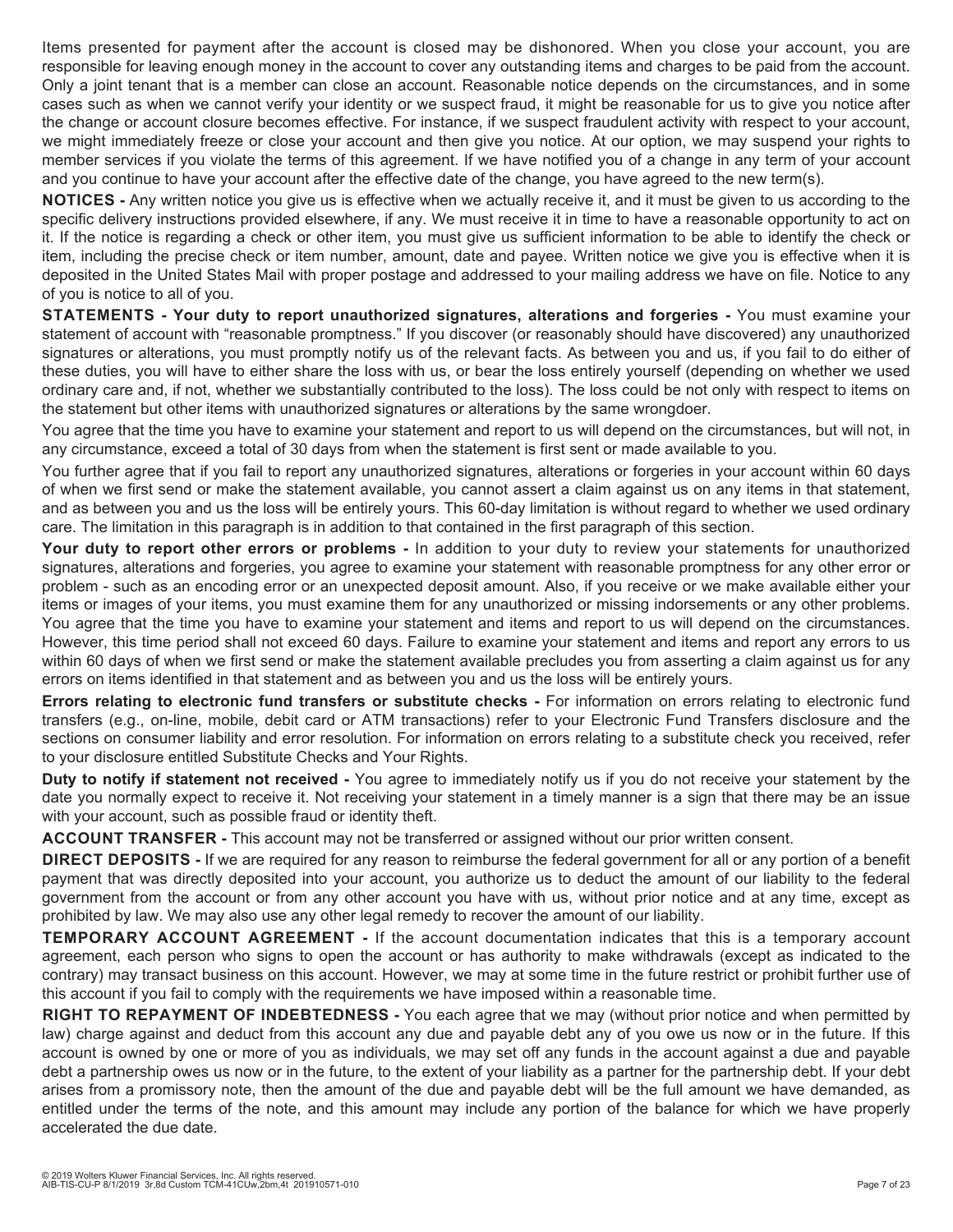In addition to these contract rights, we may also have rights under a "statutory lien." A "lien" on property is a creditor's right to obtain ownership of the property in the event a debtor defaults on a debt. A "statutory lien" is one created by federal or state statute. If federal or state law provides us with a statutory lien, then we are authorized to apply, without prior notice, your shares and dividends to any debt you owe us, in accord with the statutory lien.

Neither our contract rights nor rights under a statutory lien apply to this account if prohibited by law. For example, neither our contract rights nor rights under a statutory lien apply to this account if: (a) it is an Individual Retirement Account or similar taxdeferred account, or (b) the debt is created by a consumer credit transaction under a credit card plan (but this does not affect our rights under any consensual security interest), or (c) the debtor's right of withdrawal arises only in a representative capacity. We will not be liable for the dishonor of any check or draft when the dishonor occurs because we charge and deduct an amount you owe us from your account. You agree to hold us harmless from any claim arising as a result of our exercise of our right to repayment.

**AUTHORIZED SIGNER (Individual Accounts only) -** A single individual is the owner. The authorized signer is merely designated to conduct transactions on the owner's behalf. We undertake no obligation to monitor transactions to determine that they are on the owner's behalf.

**RESTRICTIVE LEGENDS OR INDORSEMENTS -** We are not required to honor any restrictive legend or restrictive indorsement on checks you write unless we have agreed in writing to the restriction. Examples of restrictive legends are "must be presented within 90 days" or "not valid for more than \$1,000.00." The payee's signature accompanied by the words "for deposit only" is an example of a restrictive indorsement.

**FACSIMILE SIGNATURES -** Unless you make advance arrangements with us, we have no obligation to honor facsimile signatures on your checks or other orders. If we do agree to honor items containing facsimile signatures, you authorize us, at any time, to charge you for all checks, drafts, or other orders, for the payment of money, that are drawn on us. You give us this authority regardless of by whom or by what means the facsimile signature(s) may have been affixed so long as they resemble the facsimile signature specimen filed with us, and contain the required number of signatures for this purpose. You must notify us at once if you suspect that your facsimile signature is being or has been misused.

**PLEDGES -** Each owner of this account may pledge all or any part of the funds in it for any purpose to which we agree. Any pledge of this account must first be satisfied before the rights of any surviving account owner or account beneficiary become effective.

**CHECK PROCESSING -** We process items mechanically by relying solely on the information encoded in magnetic ink along the bottom of the items. This means that we do not individually examine all of your items to determine if the item is properly completed, signed and indorsed or to determine if it contains any information other than what is encoded in magnetic ink. You agree that we have exercised ordinary care if our automated processing is consistent with general banking practice, even though we do not inspect each item. Because we do not inspect each item, if you write a check to multiple payees, we can properly pay the check regardless of the number of indorsements unless you notify us in writing that the check requires multiple indorsements. We must receive the notice in time for us to have a reasonable opportunity to act on it, and you must tell us the precise date of the check, amount, check number and payee. We are not responsible for any unauthorized signature or alteration that would not be identified by a reasonable inspection of the item. Using an automated process helps us keep costs down for you and all account holders.

**CHECK CASHING -** We may charge a fee for anyone that does not have an account with us who is cashing a check, draft or other instrument written on your account. We may also require reasonable identification to cash such a check, draft or other instrument. We can decide what identification is reasonable under the circumstances and such identification may be documentary or physical and may include collecting a thumbprint or fingerprint.

**INDORSEMENTS -** We may accept for deposit any item payable to you or your order, even if they are not indorsed by you. We may give cash back to any one of you. We may supply any missing indorsement(s) for any item we accept for deposit or collection, and you warrant that all indorsements are genuine.

To ensure that your check or share draft is processed without delay, you must indorse it (sign it on the back) in a specific area. Your entire indorsement (whether a signature or a stamp) along with any other indorsement information (e.g. additional indorsements, ID information, driver's license number, etc.) must fall within 11 /2" of the "trailing edge" of a check. Indorsements must be made in blue or black ink, so that they are readable by automated check processing equipment.

As you look at the front of a check, the "trailing edge" is the left edge. When you flip the check over, be sure to keep all indorsement information within 11 /2" of that edge.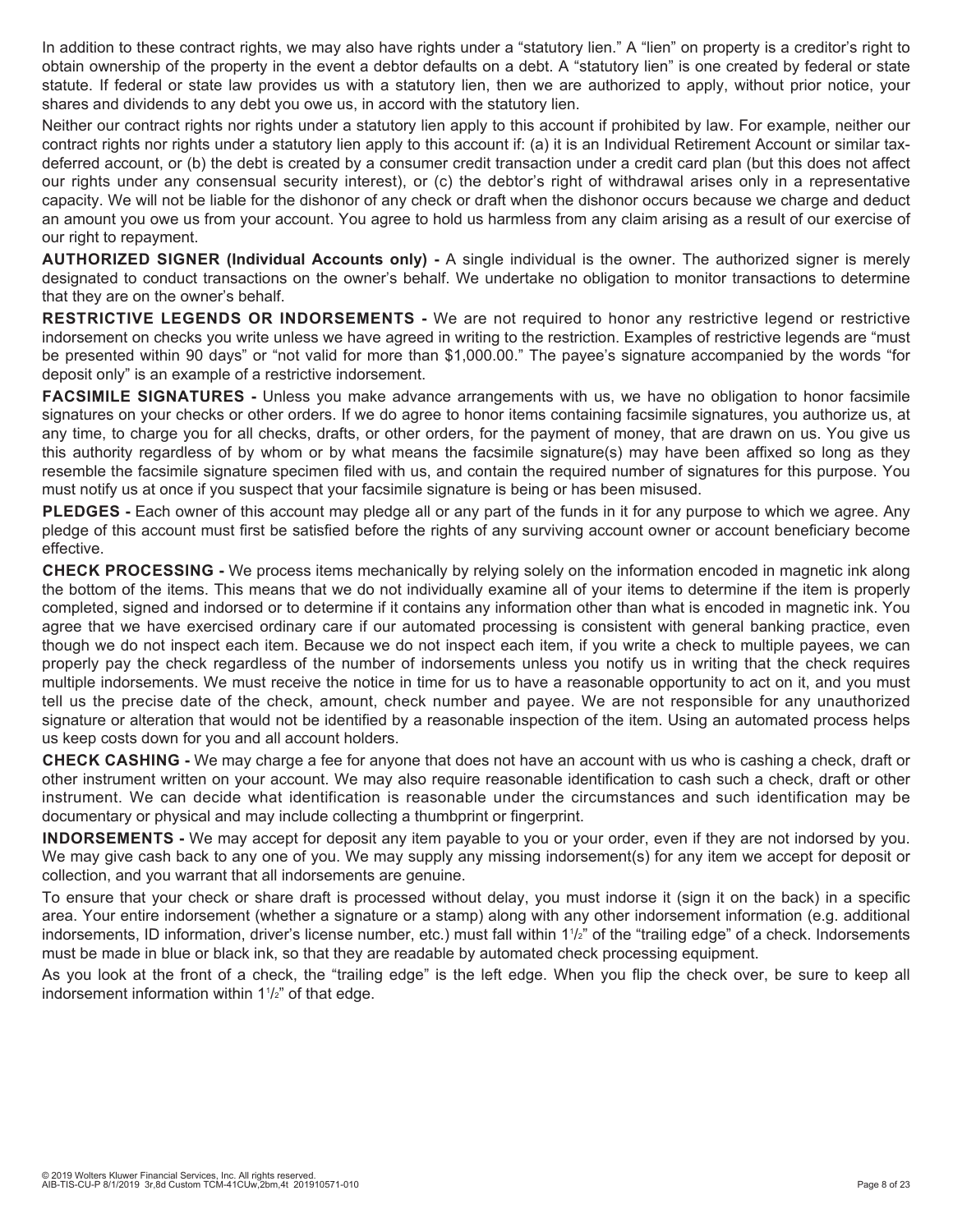

It is important that you confine the indorsement information to this area since the remaining blank space will be used by others in the processing of the check to place additional needed indorsements and information. You agree that you will indemnify, defend, and hold us harmless for any loss, liability, damage or expense that occurs because your indorsement, another indorsement or information you have printed on the back of the check obscures our indorsement.

These indorsement guidelines apply to both personal and business checks.

#### **MOBILE REMOTE DEPOSIT CAPTURE AGREEMENT**

To report a security incident: (800) 448-1990

For technical support or customer service: (800) 448-1990

- *We*, *us*, and *our* refer to the Depository Financial Institution.
- You and your refer to the Depositor.
- *Agreement* refers to this Mobile Remote Deposit Capture Agreement.
- *Account* refers to your checking, share draft, or savings account with us which is identified by the Account Number.
- *Qualifying Items* refer to paper checks (including share drafts and remotely created checks) payable in U.S. dollars drawn on financial institutions located in the United States.
- *Mobile Remote Deposit* refers to your deposit of a Qualifying Item to the Account by taking pictures of the Qualifying Item and sending the pictures to us through our mobile banking app, as agreed in the Remote Deposit and Mobile Remote Deposit Requirements section below, rather than by providing us with the paper original.
- *Banking Day* refers to a business day on which we are open to the public for substantially all of our banking functions.
- *Business Day* refers to a calendar day other than Saturday, Sunday or a federal holiday.

Other terms have the meanings provided in the applicable Uniform Commercial Code.

#### *Mobile Remote Deposit Requirements*

You have applied for the Mobile Remote Deposit service and understand that you must be approved by us to use the Mobile Remote Deposit service before we will accept any Mobile Remote Deposit transactions. You agree that for each Mobile Remote Deposit you will indorse the paper original and write "For mobile deposit only," along with our name by the indorsement, and then take a clear and accurate picture of both sides of the Qualifying Item and send the pictures to us through our mobile banking app, rather than by providing us with the paper original.

Once you have been approved by us, you can make Mobile Remote Deposits if, but only if, you satisfy all the applicable Mobile Remote Deposit Requirements, Software Requirements, Image Quality Requirements, and other requirements of this Agreement. If any of the applicable requirements for your Mobile Remote Deposit are not met for any deposit, we may reject the deposit. If we reject a deposit because you failed to comply with any of the applicable requirements of this Agreement, you agree that you will be liable for any losses, costs, fees, expenses, and damages related to the rejected deposit(s).

#### *Software Requirements*

For Mobile Remote Deposits, you will use our mobile banking app. You will keep your mobile device updated with the latest software, including security patches. You also agree not to share your password to our mobile banking app with anyone who is not an owner of the Account. Accessing our mobile banking app with your mobile device may incur fees from your internet or cellular service provider. We are not responsible for any fees your internet or cellular service provider charges, nor are we responsible for any failures to connect to or transmit data to the mobile banking app due to lack of service by your internet or cellular service provider.

#### *Image Quality Requirements*

The images of Qualifying Items you send us will be sufficiently inclusive and high quality to permit us to satisfy all pertinent requirements of the following: the Check 21 Act; all related laws or regulations; all other state or federal laws and regulations; The American National Standards Institute; The Electronic Check Clearing House Organization; and all other clearing houses or associations.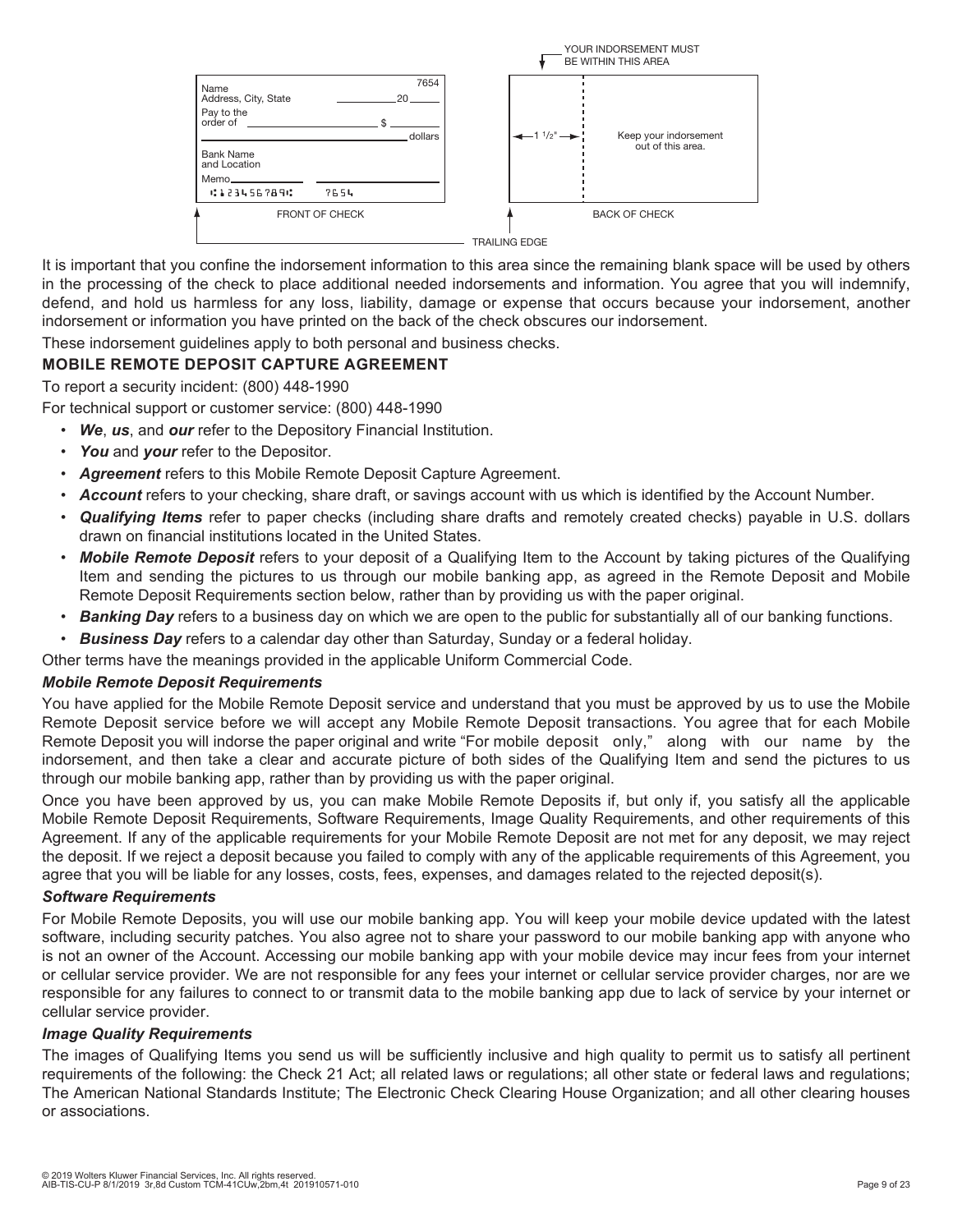#### *Mobile Remote Deposit Limits*

The total number of Qualifying Items that can be transmitted to us under this Agreement is limited to 10 items per day. The total dollar amount of Qualifying Items that can be transmitted to us under this Agreement is limited to \$7,500.00 per day.

#### *Receipt Deadline*

The deadline (Receipt Deadline) for our receipt of Mobile Remote Deposits is 5:00 PM CST is on a Banking Day. Any Mobile Remote Deposits not received on a Banking Day or not received in their entirety by the Receipt Deadline on a Banking Day will be considered to have been received on the next Banking Day.

#### *Acceptance or Rejection Deadline*

The deadline (Acceptance or Rejection Deadline) for our sending you either acceptances for deposit or rejections with respect to Qualifying Items included in your Mobile Remote Deposits is 2:00 PM CST the next Banking Day after we receive the Mobile Remote Deposits. We will send you acceptances for deposit or rejections via email, and they will be effective when sent whether or not they are received by you. Such acceptances for deposit or rejections will reasonably identify each of the Qualifying Items accepted and each of the Qualifying Items rejected. If we do not send you either an acceptance for deposit or a rejection with respect to a Qualifying Item included in a received Mobile Remote Deposit by the Acceptance or Rejection Deadline, the Qualifying Item will automatically be accepted for deposit.

#### *Retention/Destruction of Original Items*

You will retain, preserve and keep secure the paper original of each Qualifying Item included in a Mobile Remote Deposit for the period of 30 days after it is accepted for deposit and will destroy (e.g. shred) it immediately after the expiration of that period. We have the right to inspect the paper original of a Qualifying Item at any time before the expiration of that period. If we choose to inspect the paper original of a Qualifying Item, you will have 14 days to present the paper original of the Qualifying Item to us at one of our branch locations or to mail the paper original of the Qualifying Item to us at 9301 S. Western Ave. Oklahoma City, OK 73139.

#### *Fees*

Currently, there are no additional fees for use of Mobile Remote Deposit Capture.

#### *Terms and Conditions*

**Internet Addresses and Other Information.** You and we will provide each other with email addresses, phone numbers, and other information as needed for purposes of this Agreement and will update such information as needed.

**Acceptance Required.** We will credit your Account for a Qualifying Item included in a Mobile Remote Deposit if, but only if, we have received it and it has been accepted for deposit. We can reject an item included in a Mobile

Remote Deposit for any reason or for no reason at all.

**Provisional Credit Only.** Any credit to your Account of a Qualifying Item included in a Mobile Remote Deposit (including Qualifying Items drawn "on us") is provisional only until collection is final. Until final settlement, we will act only as your agent, regardless of the form of indorsement or lack of indorsement on a Qualifying Item, even if we have provisionally credited your Account. We can reverse any provisional credit to your Account of a Qualifying Item included in a Mobile Remote Deposit that is lost, stolen, or returned. You will indemnify us and hold us harmless from any loss we may incur as a result of our lawfully reversing a provisional credit to your Account.

**Failures or Alterations in Transmission.** We will not be liable for any failures or alterations in the transmission of Mobile Remote Deposits to us.

**Presentment/Collection.** Presentment and collection of Qualifying Items included in Mobile Remote Deposits will be by any means and through any clearing agents we deem appropriate, and you consent to any applicable clearing house rules.

Funds Availability. Funds from Qualifying Items included in Mobile Remote Deposits will be available to you, at such times after their acceptance for deposit under this Agreement, according to our policies as reflected in our then current funds availability disclosure. Even after funds are available to you and have been withdrawn, you will still be responsible for returned items or any other problems with the Mobile Remote Deposit.

**Warranties.** Unless prohibited by law, by making Mobile Remote Deposits you make the following warranties to us and agree to indemnify us and hold us harmless from any breach of such warranties, including payment of our reasonable attorneys' fees and litigation expenses:

- That you were entitled to deposit each of the Qualifying Items included in your Mobile Remote Deposits;
- That only paper originals of bona fide Qualified Items have been photographed for Mobile Remote Deposit;
- That each of the Qualifying Items included in your Mobile Remote Deposits was duly authorized in the amount stated on the Qualifying Item and to the payee stated on the Qualifying Item;
- That there was and will be no duplication among Qualifying Items included in your Mobile Remote Deposits;
- That you will not deposit or redeposit the original check, substitute check or paper or electronic reproduction of the original or substitute check of the Qualifying Items included in your Mobile Remote Deposits without our informed consent;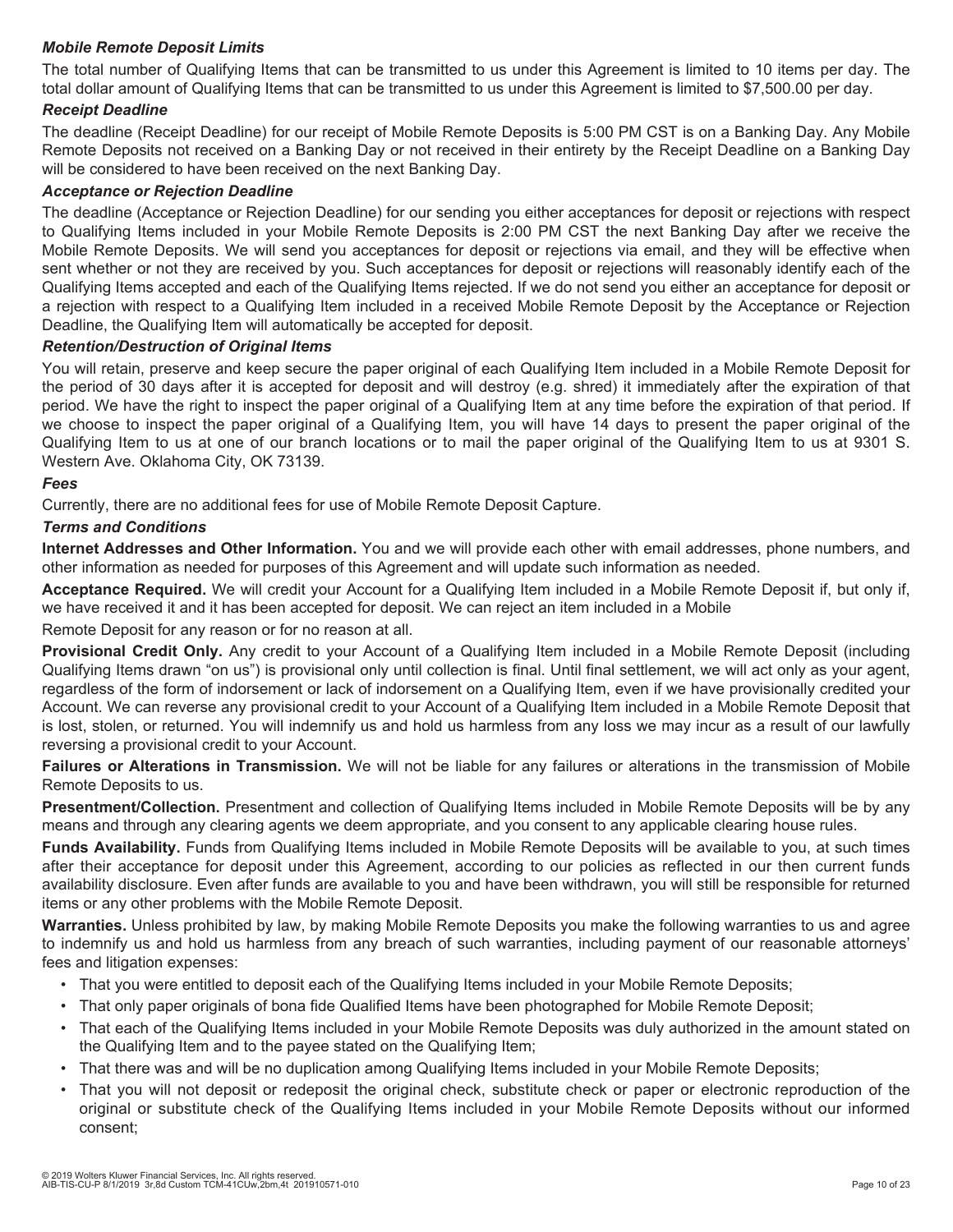- That we will not suffer any loss as a result of your Mobile Remote Deposits;
- That we will not suffer any loss as a result of your retention or destruction of the paper originals of Qualifying Items included in your Mobile Remote Deposits;
- That all information you provide to us regarding your Mobile Remote Deposits will be accurate;
- That your Mobile Remote Deposits and all information you provide to us will be virus-free and will not cause any damage to our software, network, or systems;
- That your Mobile Remote Deposits will not violate any laws; and
- That you have performed and will perform all your obligations under this Agreement.

**Returned Items.** If Qualifying Items included in your Mobile Remote Deposits are returned, we will provide you with images or substitute checks of the returned items, rather than the paper originals.

**Statements.** You will comply with the Statements section of the Terms and Conditions of your Account.

**Information and Access.** You will promptly provide us with any information, including financial information, we request that is pertinent in any way to your Mobile Remote Deposits or this Agreement.

**Irreconcilable Conflicts.** This Agreement supersedes your account agreement to the extent of any irreconcilable conflicts.

**Circumstances Beyond Our Control.** We will not be responsible for any failure to act or delay in acting pursuant to this Agreement if the failure or delay is the result of circumstances beyond our control including, but not limited to, legal constraint, interruption of transmission or communication facilities, equipment failure, or war emergency conditions.

**Standard of Care.** Unless otherwise required by law, our standard of care in connection with this Agreement is limited to ordinary care.

**Indemnification.** You agree to indemnify us and any other recipient for any loss incurred by us or any other recipient if the loss resulted from the receipt of a Qualified Item by Mobile Remote Deposit.

**Limitation on Damages.** Unless otherwise required by law, we will not under any circumstances be liable for attorneys' fees; litigation expenses; or consequential, special, incidental, indirect, or punitive damages.

**Duration and Termination.** This Agreement will continue until it is terminated. We can terminate it immediately without notice if you are in default or if we suspect that you are engaged in illegal activity. Either party can terminate this Agreement without cause by giving 30 days advance written notice of termination.

**Changes.** We can change the provisions of this Agreement, other than the above stated right to terminate without cause, by giving you 30 days advance written notice of the changes.

**Waiver.** We can waive rights under, and violations of, this Agreement without affecting other rights under, or other violations of, this Agreement.

**Assignment.** You are not entitled to assign this Agreement or your rights and obligations under this Agreement without our consent.

**Benefit.** This Agreement is for your benefit and our benefit only, and no other individuals or entities have rights under this Agreement.

**Invalidity.** The invalidity or illegality of any provision of this Agreement will not affect the remainder of this Agreement.

**Governing Law.** This Agreement will be governed by the laws of the state or jurisdiction where the Account is located including the Uniform Commercial Code as adopted by that state or jurisdiction and as varied by this agreement.

**DEATH OR INCOMPETENCE -** You agree to notify us promptly if any person with a right to withdraw funds from your account(s) dies or is adjudicated (determined by the appropriate official) incompetent. We may continue to honor your checks, items, and instructions until: (a) we know of your death or adjudication of incompetence, and (b) we have had a reasonable opportunity to act on that knowledge. You agree that we may pay or certify checks drawn on or before the date of death or adjudication of incompetence for up to ten (10) days after your death or adjudication of incompetence unless ordered to stop payment by someone claiming an interest in the account.

**FIDUCIARY ACCOUNTS -** Accounts may be opened by a person acting in a fiduciary capacity. A fiduciary is someone who is appointed to act on behalf of and for the benefit of another. We are not responsible for the actions of a fiduciary, including the misuse of funds. This account may be opened and maintained by a person or persons named as a trustee under a written trust agreement, or as executors, administrators, or conservators under court orders. You understand that by merely opening such an account, we are not acting in the capacity of a trustee in connection with the trust nor do we undertake any obligation to monitor or enforce the terms of the trust or letters.

**CREDIT VERIFICATION -** You agree that we may verify credit and employment history by any necessary means, including preparation of a credit report by a credit reporting agency.

**LEGAL ACTIONS AFFECTING YOUR ACCOUNT -** If we are served with a subpoena, restraining order, writ of attachment or execution, levy, garnishment, search warrant, or similar order relating to your account (termed "legal action" in this section), we will comply with that legal action. Or, in our discretion, we may freeze the assets in the account and not allow any payments out of the account until a final court determination regarding the legal action. We may do these things even if the legal action involves less than all of you. In these cases, we will not have any liability to you if there are insufficient funds to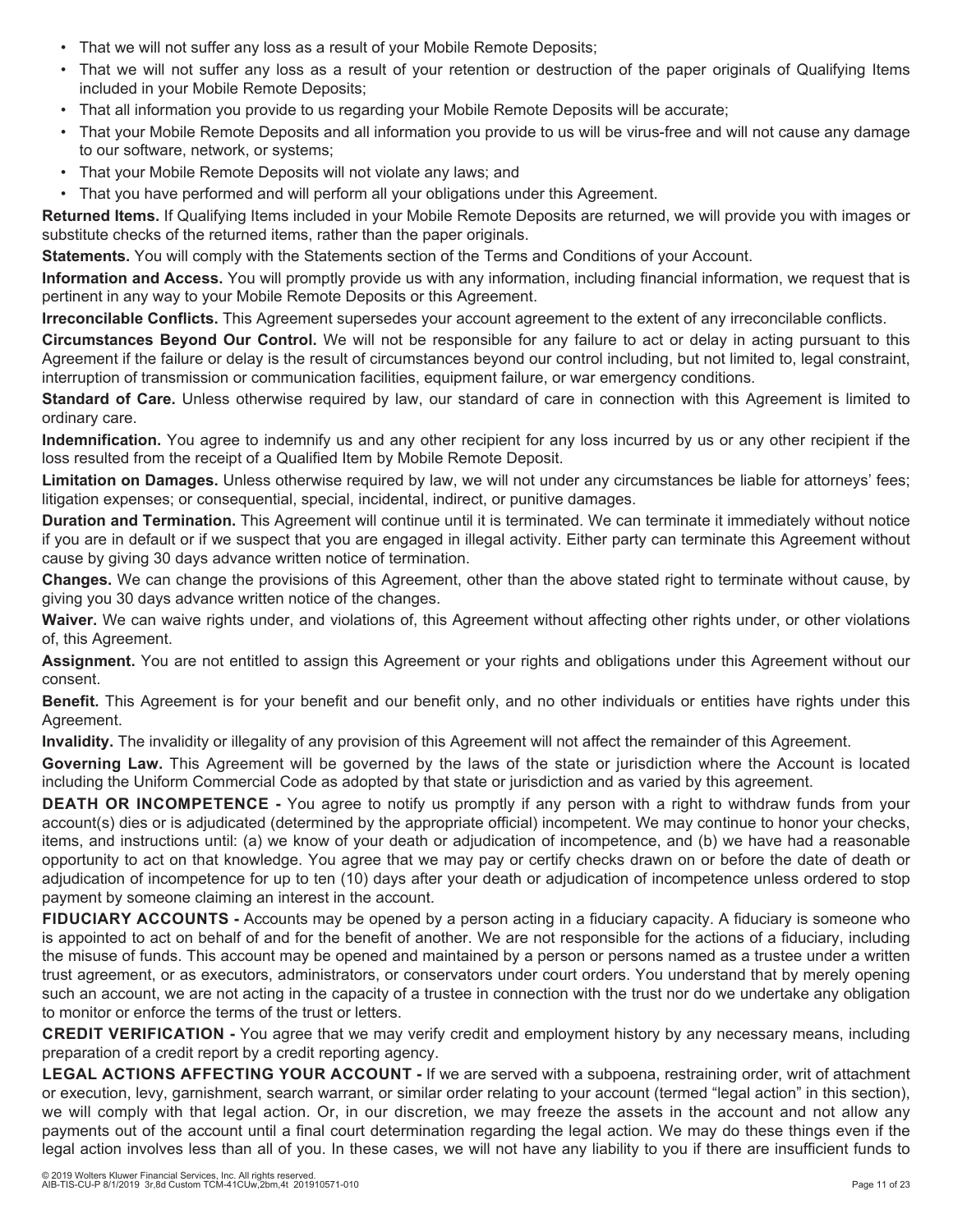pay your items because we have withdrawn funds from your account or in any way restricted access to your funds in accordance with the legal action. Any fees or expenses we incur in responding to any legal action (including, without limitation, attorneys' fees and our internal expenses) may be charged against your account. The list of fees applicable to your account(s) provided elsewhere may specify additional fees that we may charge for certain legal actions.

#### **ACCOUNT SECURITY -**

**Duty to protect account information and methods of access -** It is your responsibility to protect the account numbers and electronic access devices (e.g., an ATM card) we provide you for your account(s). Do not discuss, compare, or share information about your account number(s) with anyone unless you are willing to give them full use of your money. An account number can be used by thieves to issue an electronic debit or to encode your number on a false demand draft which looks like and functions like an authorized check. If you furnish your access device and grant actual authority to make transfers to another person (a family member or coworker, for example) who then exceeds that authority, you are liable for the transfers unless we have been notified that transfers by that person are no longer authorized.

Your account number can also be used to electronically remove money from your account, and payment can be made from your account even though you did not contact us directly and order the payment.

You must also take precaution in safeguarding your blank checks. Notify us at once if you believe your checks have been lost or stolen. As between you and us, if you are negligent in safeguarding your checks, you must bear the loss entirely yourself or share the loss with us (we may have to share some of the loss if we failed to use ordinary care and if we substantially contributed to the loss).

**Positive pay and other fraud prevention services -** Except for consumer electronic fund transfers subject to Regulation E, you agree that if we offer you services appropriate for your account to help identify and limit fraud or other unauthorized transactions against your account, and you reject those services, you will be responsible for any fraudulent or unauthorized transactions which could have been prevented by the services we offered. You will not be responsible for such transactions if we acted in bad faith or to the extent our negligence contributed to the loss. Such services include positive pay or commercially reasonable security procedures. If we offered you a commercially reasonable security procedure which you reject, you agree that you are responsible for any payment order, whether authorized or not, that we accept in compliance with an alternative security procedure that you have selected. The positive pay service can help detect and prevent check fraud and is appropriate for account holders that issue: a high volume of checks, a lot of checks to the general public, or checks for large dollar amounts.

**TELEPHONIC INSTRUCTIONS -** Unless required by law or we have agreed otherwise in writing, we are not required to act upon instructions you give us via facsimile transmission or leave by voice mail or on a telephone answering machine.

**MONITORING AND RECORDING TELEPHONE CALLS AND CONSENT TO RECEIVE COMMUNICATIONS -** Subject to federal and state law, we may monitor or record phone calls for security reasons, to maintain a record and to ensure that you receive courteous and efficient service. You consent in advance to any such recording.

To provide you with the best possible service in our ongoing business relationship for your account we may need to contact you about your account from time to time by telephone, text messaging or email. However, we first obtain your consent to contact you about your account in compliance with applicable consumer protection provisions in the federal Telephone Consumer Protection Act of 1991 (TCPA), CAN-SPAM Act and their related federal regulations and orders issued by the Federal Communications Commission (FCC).

- Your consent is limited to your account, and as authorized by applicable law and regulations.
- Your consent is voluntary and not conditioned on the purchase of any product or service from us.

With the above understandings, you authorize us to contact you regarding your account throughout its existence using any telephone numbers or email addresses that you have previously provided to us by virtue of an existing business relationship or that you may subsequently provide to us.

This consent is regardless of whether the number we use to contact you is assigned to a landline, a paging service, a cellular wireless service, a specialized mobile radio service, other radio common carrier service or any other service for which you may be charged for the call. You further authorize us to contact you through the use of voice, voice mail and text messaging, including the use of pre-recorded or artificial voice messages and an automated dialing device.

If necessary, you may change or remove any of the telephone numbers or email addresses at any time using any reasonable means to notify us.

**CLAIM OF LOSS -** The following rules do not apply to a transaction or claim related to a consumer electronic fund transfer governed by Regulation E (e.g., an everyday consumer debit card or ATM transaction). The error resolution procedures for consumer electronic fund transfers can be found in our initial Regulation E disclosure titled, "Electronic Fund Transfers." For other transactions or claims, if you claim a credit or refund because of a forgery, alteration, or any other unauthorized withdrawal, you agree to cooperate with us in the investigation of the loss, including giving us an affidavit containing whatever reasonable information we require concerning your account, the transaction, and the circumstances surrounding the loss. You will notify law enforcement authorities of any criminal act related to the claim of lost, missing, or stolen checks or unauthorized withdrawals. We will have a reasonable period of time to investigate the facts and circumstances surrounding any claim of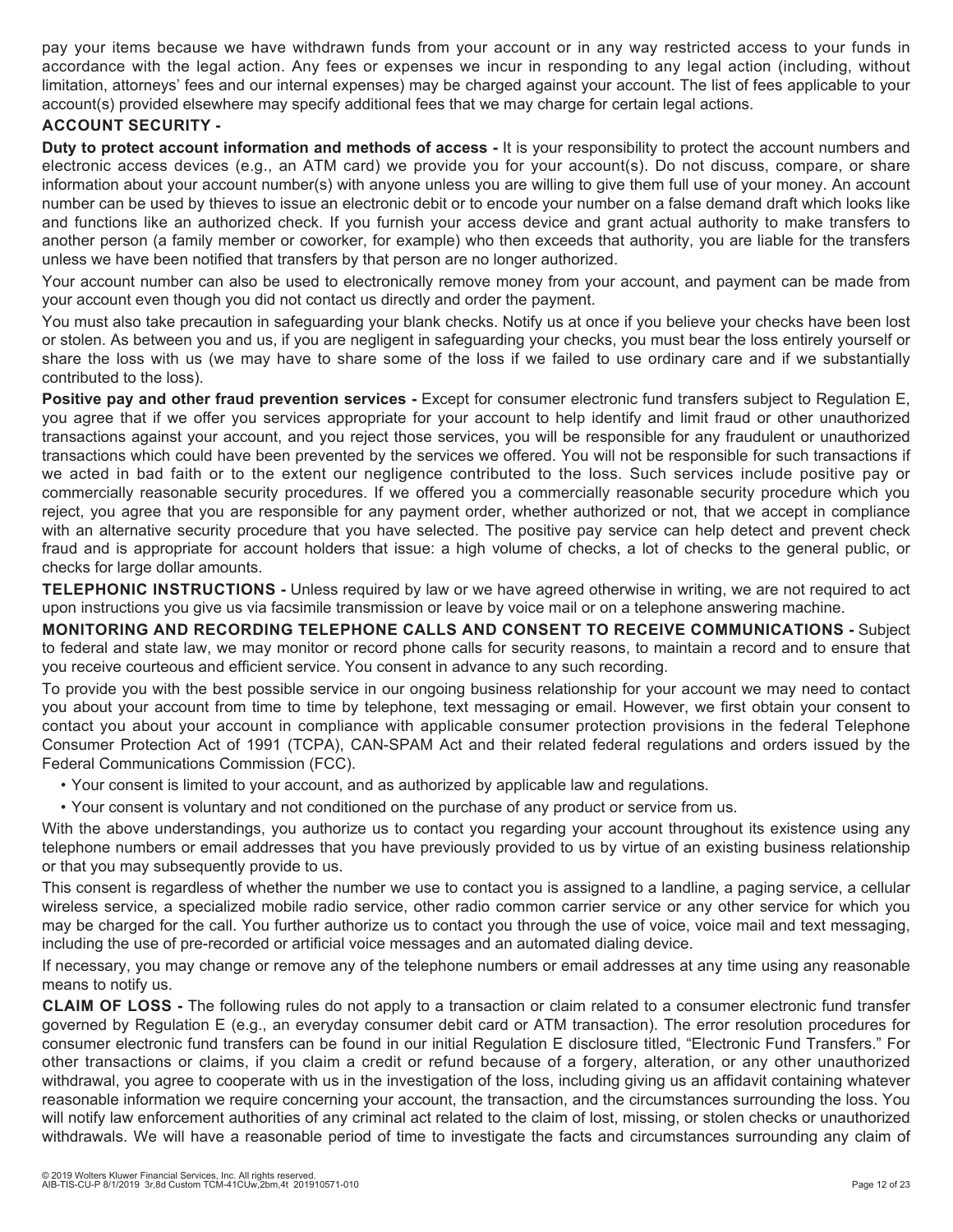loss. Unless we have acted in bad faith, we will not be liable for special or consequential damages, including loss of profits or opportunity, or for attorneys' fees incurred by you.

You agree that you will not waive any rights you have to recover your loss against anyone who is obligated to repay, insure, or otherwise reimburse you for your loss. You will pursue your rights or, at our option, assign them to us so that we may pursue them. Our liability will be reduced by the amount you recover or are entitled to recover from these other sources.

**EARLY WITHDRAWAL PENALTIES (and involuntary withdrawals) -** We may impose early withdrawal penalties on a withdrawal from a time or term share account even if you don't initiate the withdrawal. For instance, the early withdrawal penalty may be imposed if the withdrawal is caused by the enforcement of our right to repayment of indebtedness against funds in the account or as a result of an attachment or other legal process. We may close your account and impose the early withdrawal penalty on the entire account balance in the event of a partial early withdrawal. See your notice of penalty for early withdrawals for additional information.

**ADDRESS OR NAME CHANGES -** You are responsible for notifying us of any change in your address or your name. Unless we agree otherwise, change of address or name must be made in writing with supporting documentation by at least one of the account holders. Informing us of your address or name change on a check reorder form is not sufficient. We will attempt to communicate with you only by use of the most recent address you have provided to us. If provided elsewhere, we may impose a service fee if we attempt to locate you.

**RESOLVING ACCOUNT DISPUTES -** We may place an administrative hold on the funds in your account (refuse payment or withdrawal of the funds) if it becomes subject to a claim adverse to (1) your own interest; (2) others claiming an interest as survivors or beneficiaries of your account; or (3) a claim arising by operation of law. The hold may be placed for such period of time as we believe reasonably necessary to allow a legal proceeding to determine the merits of the claim or until we receive evidence satisfactory to us that the dispute has been resolved. We will not be liable for any items that are dishonored as a consequence of placing a hold on funds in your account for these reasons.

**WAIVER OF NOTICES -** To the extent permitted by law, you waive any notice of non-payment, dishonor or protest regarding any items credited to or charged against your account. For example, if you deposit an item and it is returned unpaid or we receive a notice of nonpayment, we do not have to notify you unless required by federal Regulation CC or other law.

**ACH AND WIRE TRANSFERS -** This agreement is subject to Article 4A of the Uniform Commercial Code - Fund Transfers as adopted in the state in which you have your account with us. If you originate a fund transfer and you identify by name and number a beneficiary financial institution, an intermediary financial institution or a beneficiary, we and every receiving or beneficiary financial institution may rely on the identifying number to make payment. We may rely on the number even if it identifies a financial institution, person or account other than the one named. You agree to be bound by automated clearing house association rules. These rules provide, among other things, that payments made to you, or originated by you, are provisional until final settlement is made through a Federal Reserve Bank or payment is otherwise made as provided in Article 4A-403(a) of the Uniform Commercial Code. If we do not receive such payment, we are entitled to a refund from you in the amount credited to your account and the party originating such payment will not be considered to have paid the amount so credited. Credit entries may be made by ACH. If we receive a payment order to credit an account you have with us by wire or ACH, we are not required to give you any notice of the payment order or credit.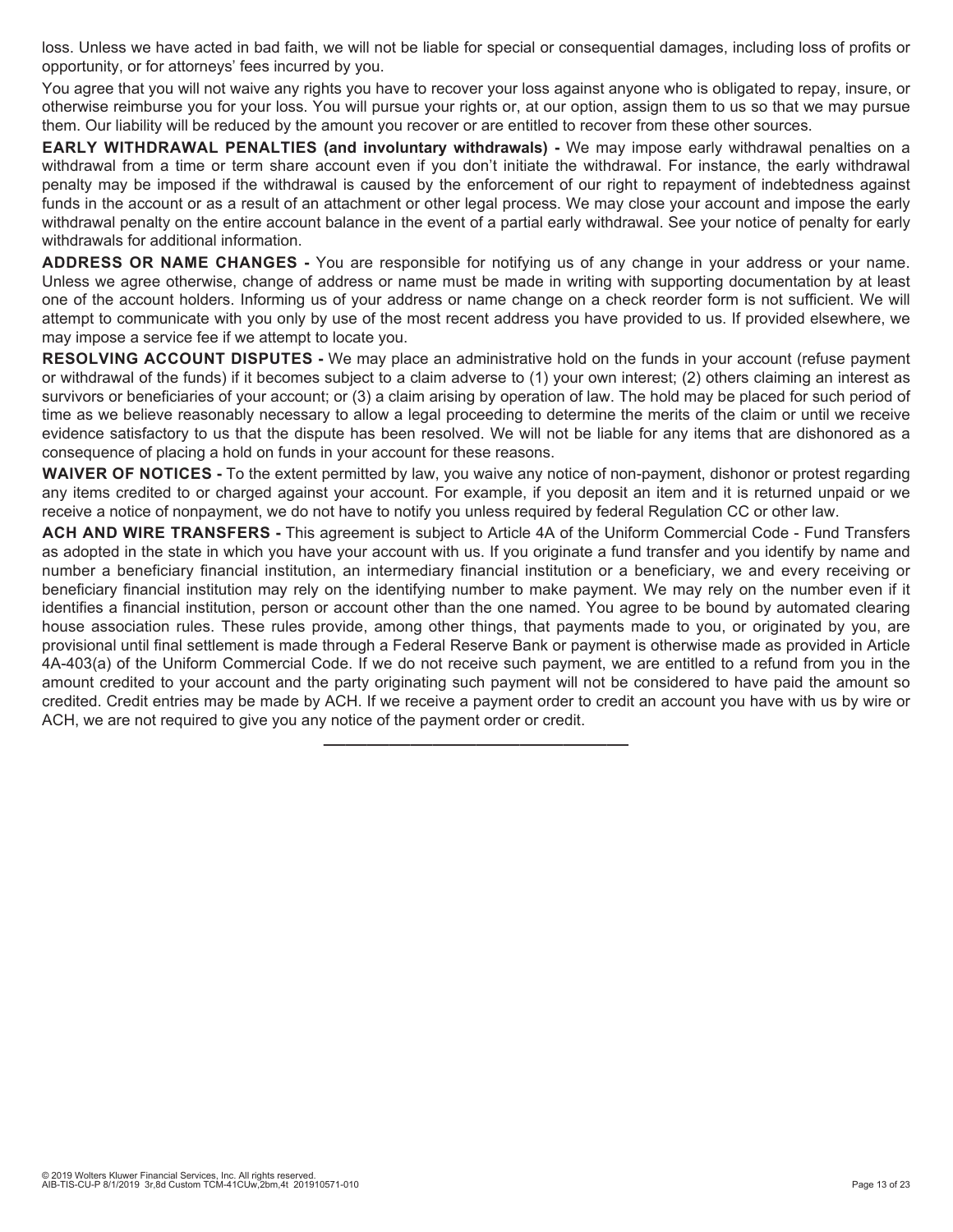## **ELECTRONIC FUND TRANSFERS YOUR RIGHTS AND RESPONSIBILITIES**

Indicated below are types of Electronic Fund Transfers we are capable of handling, some of which may not apply to your account. Please read this disclosure carefully because it tells you your rights and obligations for the transactions listed. You should keep this notice for future reference.

**Electronic Funds Transfers Initiated By Third Parties.** You may authorize a third party to initiate electronic fund transfers between your account and the third party's account. These transfers to make or receive payment may be one-time occurrences or may recur as directed by you. These transfers may use the Automated Clearing House (ACH) or other payments network. Your authorization to the third party to make these transfers can occur in a number of ways. For example, your authorization to convert a check or draft to an electronic fund transfer or to electronically pay a returned check or draft charge can occur when a merchant provides you with notice and you go forward with the transaction (typically, at the point of purchase, a merchant will post a sign and print the notice on a receipt). In all cases, these third party transfers will require you to provide the third party with your account number and credit union information. This information can be found on your check or draft as well as on a deposit or withdrawal slip. Thus, you should only provide your credit union and account information (whether over the phone, the Internet, or via some other method) to trusted third parties whom you have authorized to initiate these electronic fund transfers. Examples of these transfers include, but are not limited to:

- **Preauthorized credits.** You may make arrangements for certain direct deposits to be accepted into your checking or share savings account(s).
- **Preauthorized payments.** You may make arrangements to pay certain recurring bills from your checking or share savings account(s).
- **Electronic check or draft conversion.** You may authorize a merchant or other payee to make a one-time electronic payment from your checking or share draft account using information from your check or draft to pay for purchases or pay bills.
- **Electronic returned check or draft charge.** You may authorize a merchant or other payee to initiate an electronic funds transfer to collect a charge in the event a check or draft is returned for insufficient funds.

**ATM Transfers - types of transfers and dollar limitations -** You may access your account(s) by ATM using your VISA Check Card and personal identification number, to:

- **•** get cash withdrawals with a debit card
- **-** you may withdraw no more than \$1,050.00 per business day or \$500.00 per business day if the network is down
- **•** transfer funds from share savings to checking account(s) with a debit card
- **•** transfer funds from checking to share savings account(s) with a debit card

Some of these services may not be available at all terminals.

**Types of VISA Check Card Point-of-Sale Transactions -** You may access your checking account(s) to purchase goods (in person, online, or by phone), pay for services (in person, online, or by phone), get cash from a merchant, if the merchant permits, or from a participating financial institution, and do anything that a participating merchant will accept.

**Point-of-Sale Transactions - dollar limitations -** Using your card:

**•** you may not exceed \$2,050.00 in transactions per day or \$500.00 per day if the network is down

**Currency Conversion and International Transactions.** When you use your Visa® Check Card at a merchant that settles in currency other than US dollars, the charge will be converted into the US dollar amount. The currency conversion rate used to determine the transaction amount in US dollars is either a rate selected by Visa from the range of rates available in wholesale currency markets for the applicable central processing date, which rate may vary from the rate Visa itself receives, or the government-mandated rate in effect for the applicable central processing date. The conversion rate in effect on the processing date may differ from the rate in effect on the transaction date or posting date.

Visa USA charges us a 1% International Service Assessment on all international transactions regardless of whether there is a currency conversion. We pass this international transaction fee on to you. An international transaction is a transaction where the country of the merchant is outside the USA.

**Advisory Against Illegal Use.** You agree not to use your card(s) for illegal gambling or other illegal purpose. Display of a payment card logo by, for example, an online merchant does not necessarily mean that transactions are lawful in all jurisdictions in which the cardholder may be located.

**Non-Visa Debit Transaction Processing.** We have enabled non-Visa debit transaction processing. This means you may use your Visa® Check Card on a PIN-Debit Network\* (a non-Visa network) without using a PIN.

The provisions of your agreement with us relating only to Visa transactions are not applicable to non-Visa transactions. For example, the additional limits on liability (sometimes referred to as Visa's zero-liability program) and the streamlined error resolution procedures offered on Visa debit card transactions are not applicable to transactions processed on a PIN-Debit Network.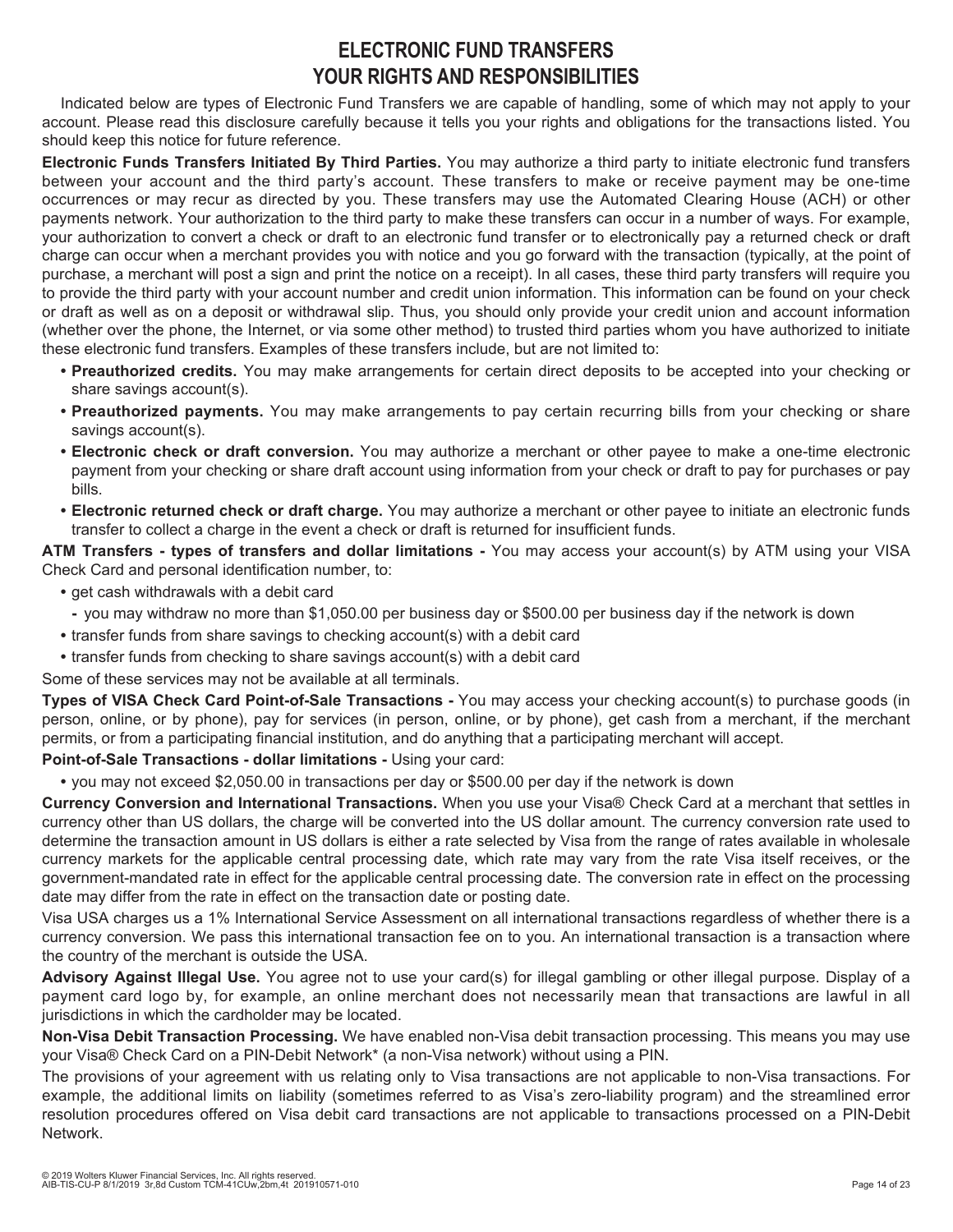\*Visa Rules generally define *PIN-Debit Network* as a non-Visa debit network that typically authenticates transactions by use of a personal identification number (PIN) but that is not generally known for having a card program.

**Visa Account Updater Notice of Right to Opt Out.** Your VISA Check Card will be automatically enrolled in the free Visa® Account Updater (VAU) service. VAU helps participating merchants who receive recurring payments from your card have access to current card account information on file. For instance, participating merchants will have access to information about card expiration, or if you report that your card has been lost or stolen. You are entitled to opt out of this service. You may opt out at any time.

If you want to opt out, phone us at (800) 448-1990 or mail us notice of your intention to opt out at 9301 S. Western Ave. Attn: Member Services, Oklahoma City, OK 73139. You must include your name, account number, last four digits of your card number, and signature. If you opt out, you may opt back in if you decide you want the Visa Account Updater service in the future. You may opt in the same way(s) that you can opt out.

**Online Banking Transfers - types of transfers -** You may access your account(s) by computer through the internet by logging onto our website at www.TrueSkyCU.org and using your password and user name, to:

- **•** transfer funds from checking to checking
- **•** transfer funds from checking to share savings
- **•** transfer funds from share savings to checking
- **•** transfer funds from share savings to share savings
- **•** transfer funds from line of credit to checking
- **•** make payments from checking to loan account(s) with us
- **•** make payments from checking to third parties with Computer Bill Pay
- **•** make payments from share savings to loan account(s) with us

**Mobile Banking Transfers - types of transfers -** You may access your account(s) through the browser on your cell or mobile phone at www.TrueSkyCU.org and using your user identification and password, to:

- transfer funds from checking to share savings
- transfer funds from share savings to checking
- transfer funds from share savings to share savings
- transfer funds from line of credit to checking
- transfer funds from line of credit to share savings
- make payments from checking to loan account(s) with us
- make payments from checking to third parties with Bill Pay
- make payments from share savings to loan account(s) with us

You may be charged access fees by your cell phone provider based on your individual plan. Web access is needed to use this service. Check with your cell phone provider for details on specific fees and charges.

#### **FEES**

- **•** We do not charge for direct deposits to any type of account.
- **•** We do not charge for preauthorized payments from any type of account.

Except as indicated elsewhere, we do not charge for these electronic fund transfers.

**ATM Operator/Network Fees.** When you use an ATM not owned by us, you may be charged a fee by the ATM operator or any network used (and you may be charged a fee for a balance inquiry even if you do not complete a fund transfer).

#### **DOCUMENTATION**

- **Terminal transfers.** You can get a receipt at the time you make a transfer to or from your account using an automated teller machine or point-of-sale terminal. However, you may not get a receipt if the amount of the transfer is \$15 or less.
- **Preauthorized credits.** If you have arranged to have direct deposits made to your account at least once every 60 days from the same person or company, you can call us at (405) 682-1990 or (800) 448-1990 to find out whether or not the deposit has been made.
- **Periodic statements.**

You will get a monthly account statement from us for your checking accounts.

You will get a monthly account statement from us for your share savings accounts, unless there are no transfers in a particular month. In any case, you will get a statement at least quarterly.

#### **PREAUTHORIZED PAYMENTS**

**• Right to stop payment and procedure for doing so.** If you have told us in advance to make regular payments out of your account, you can stop any of these payments. Here is how: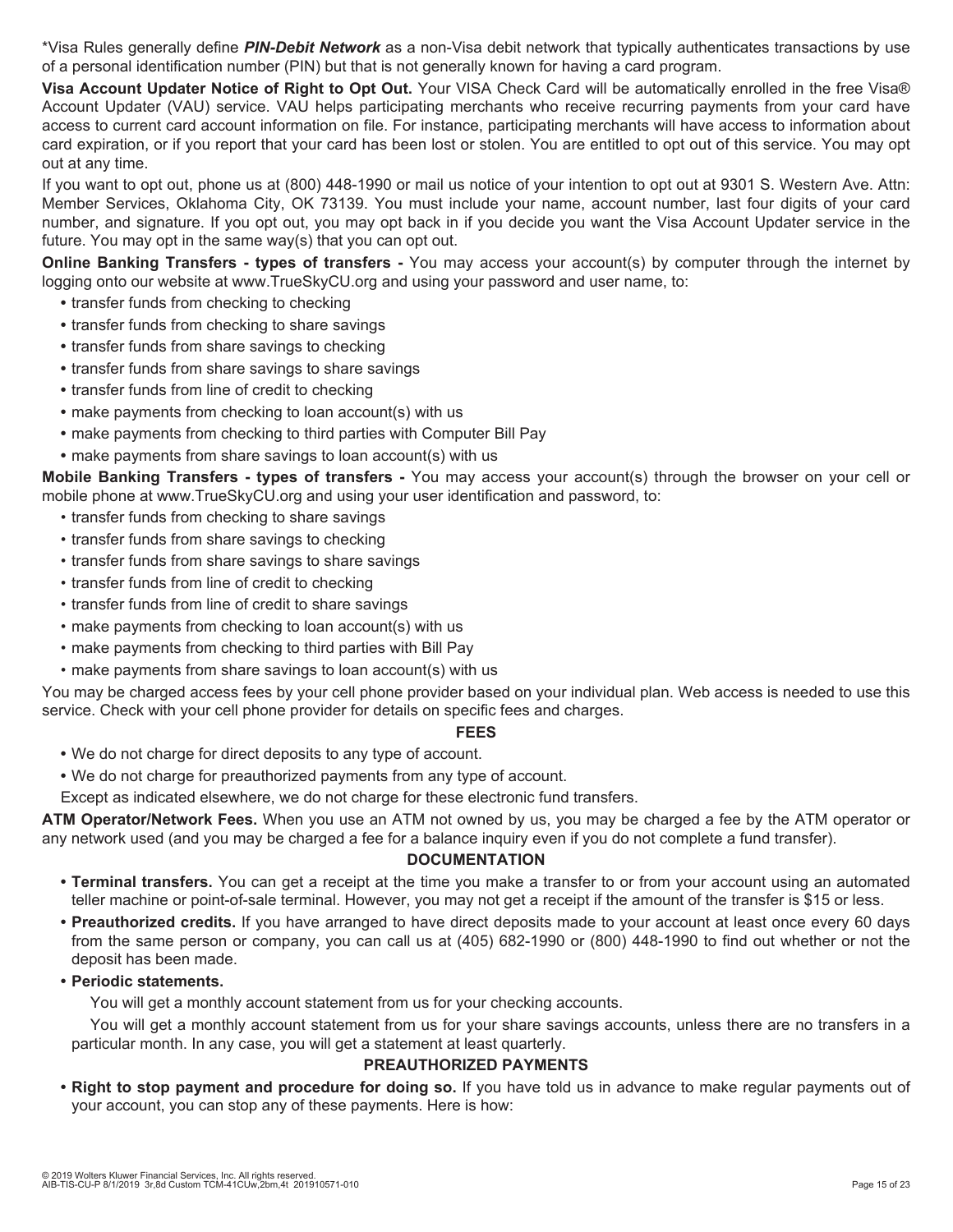Call or write us at the telephone number or address listed in this disclosure in time for us to receive your request 3 business days or more before the payment is scheduled to be made. If you call, we may also require you to put your request in writing and get it to us within 14 days after you call.

We will charge you \$27.50 for each stop-payment order you give.

- **Notice of varying amounts.** If these regular payments may vary in amount, the person you are going to pay will tell you, 10 days before each payment, when it will be made and how much it will be. (You may choose instead to get this notice only when the payment would differ by more than a certain amount from the previous payment, or when the amount would fall outside certain limits that you set.)
- **Liability for failure to stop payment of preauthorized transfer.** If you order us to stop one of these payments 3 business days or more before the transfer is scheduled, and we do not do so, we will be liable for your losses or damages.

#### **FINANCIAL INSTITUTION'S LIABILITY**

**Liability for failure to make transfers.** If we do not complete a transfer to or from your account on time or in the correct amount according to our agreement with you, we will be liable for your losses or damages. However, there are some exceptions. We will not be liable, for instance:

- (1) If, through no fault of ours, you do not have enough money in your account to make the transfer.
- (2) If you have an overdraft line and the transfer would go over the credit limit.
- (3) If the automated teller machine where you are making the transfer does not have enough cash.
- (4) If the terminal or system was not working properly and you knew about the breakdown when you started the transfer.
- (5) If circumstances beyond our control (such as fire or flood) prevent the transfer, despite reasonable precautions that we have taken.
- (6) There may be other exceptions stated in our agreement with you.

#### **CONFIDENTIALITY**

We will disclose information to third parties about your account or the transfers you make:

- (1) where it is necessary for completing transfers; or
- (2) in order to verify the existence and condition of your account for a third party, such as a credit bureau or merchant; or
- (3) in order to comply with government agency or court orders; or
- (4) as explained in the Privacy Disclosure contained elsewhere in this document.

#### **UNAUTHORIZED TRANSFERS**

**(a) Consumer liability.** Tell us AT ONCE if you believe your card and/or code has been lost or stolen, or if you believe that an electronic fund transfer has been made without your permission using information from your check or draft. Telephoning is the best way of keeping your possible losses down. You could lose all the money in your account (plus your maximum overdraft line of credit). If you tell us within 2 business days after you learn of the loss or theft of your card and/or code, you can lose no more than \$50 if someone used your card and/or code without your permission.

If you do NOT tell us within 2 business days after you learn of the loss or theft of your card and/or code, and we can prove we could have stopped someone from using your card and/or code without your permission if you had told us, you could lose as much as \$500.

Also, if your statement shows transfers that you did not make, including those made by card, code or other means, tell us at once. If you do not tell us within 60 days after the statement was mailed to you, you may not get back any money you lost after the 60 days if we can prove that we could have stopped someone from taking the money if you had told us in time.

If a good reason (such as a long trip or a hospital stay) kept you from telling us, we will extend the time periods.

**(b) Contact in event of unauthorized transfer.** If you believe your card and/or code has been lost or stolen, call or write us at the telephone number or address listed in this disclosure. You should also call the number or write to the address listed in this disclosure if you believe a transfer has been made using the information from your check or draft without your permission.

#### **ERROR RESOLUTION NOTICE**

In Case of Errors or Questions About Your Electronic Transfers, Call or Write us at the telephone number or address listed in this disclosure, as soon as you can, if you think your statement or receipt is wrong or if you need more information about a transfer listed on the statement or receipt. We must hear from you no later than 60 days after we sent the FIRST statement on which the problem or error appeared.

- (1) Tell us your name and account number (if any).
- (2) Describe the error or the transfer you are unsure about, and explain as clearly as you can why you believe it is an error or why you need more information.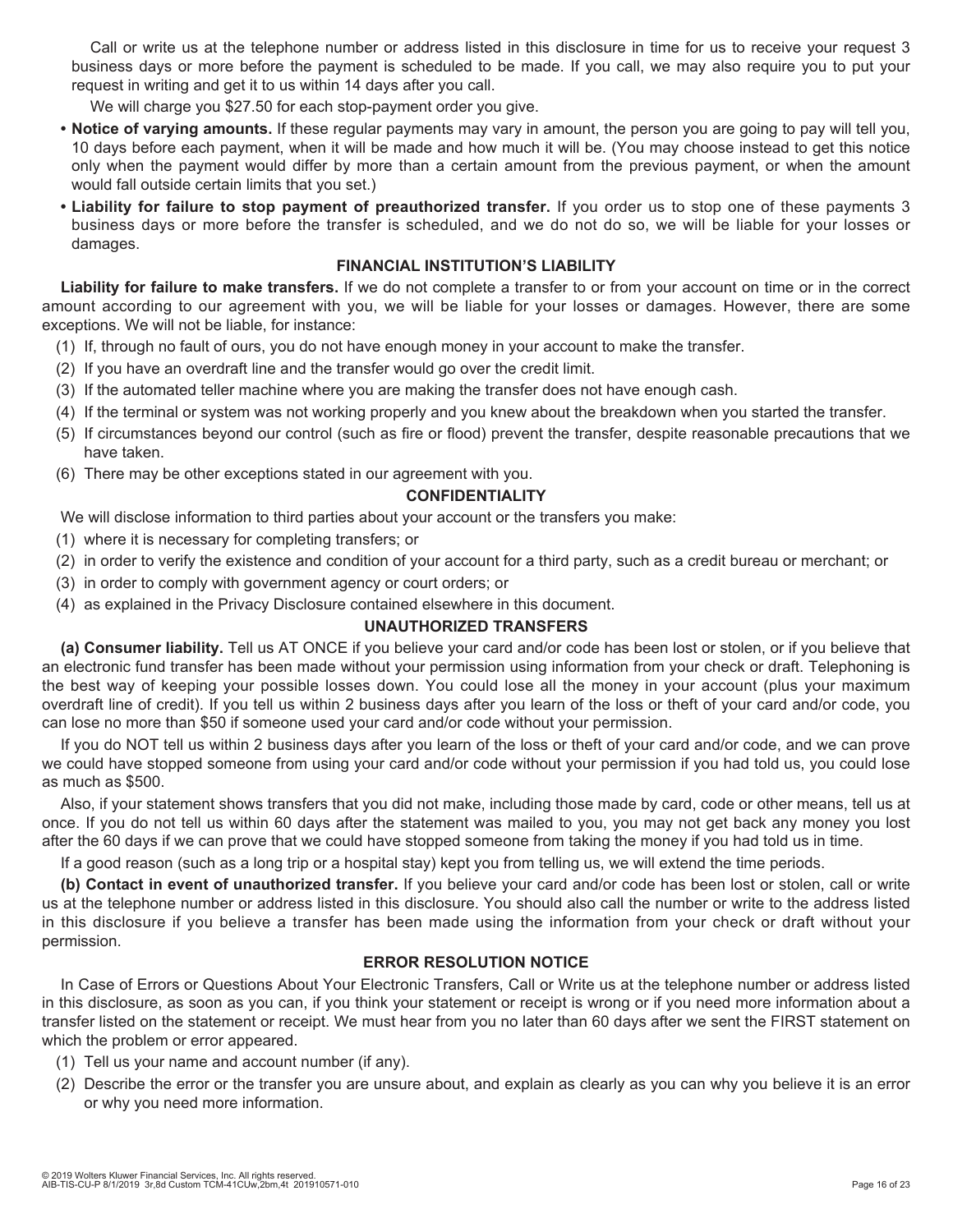(3) Tell us the dollar amount of the suspected error.

If you tell us orally, we may require that you send us your complaint or question in writing within 10 business days.

We will determine whether an error occurred within 10 business days (20 business days if the transfer involved a new account) after we hear from you and will correct any error promptly. If we need more time, however, we may take up to 45 days (90 days if the transfer involved a new account, a point-of-sale transaction, or a foreign-initiated transfer) to investigate your complaint or question. If we decide to do this, we will credit your account within 10 business days (20 business days if the transfer involved a new account) for the amount you think is in error, so that you will have the use of the money during the time it takes us to complete our investigation. If we ask you to put your complaint or question in writing and we do not receive it within 10 business days, we may not credit your account. Your account is considered a new account for the first 30 days after the first deposit is made, unless each of you already has an established account with us before this account is opened.

We will tell you the results within three business days after completing our investigation. If we decide that there was no error, we will send you a written explanation.

You may ask for copies of the documents that we used in our investigation.

TRUE SKY CREDIT UNION 9301 S. WESTERN AVE. OKLAHOMA CITY, OK 73139 Business Days: Monday through Friday Excluding Federal Holidays Phone: (405) 682-1990 or (800) 448-1990 MORE DETAILED INFORMATION IS AVAILABLE ON REQUEST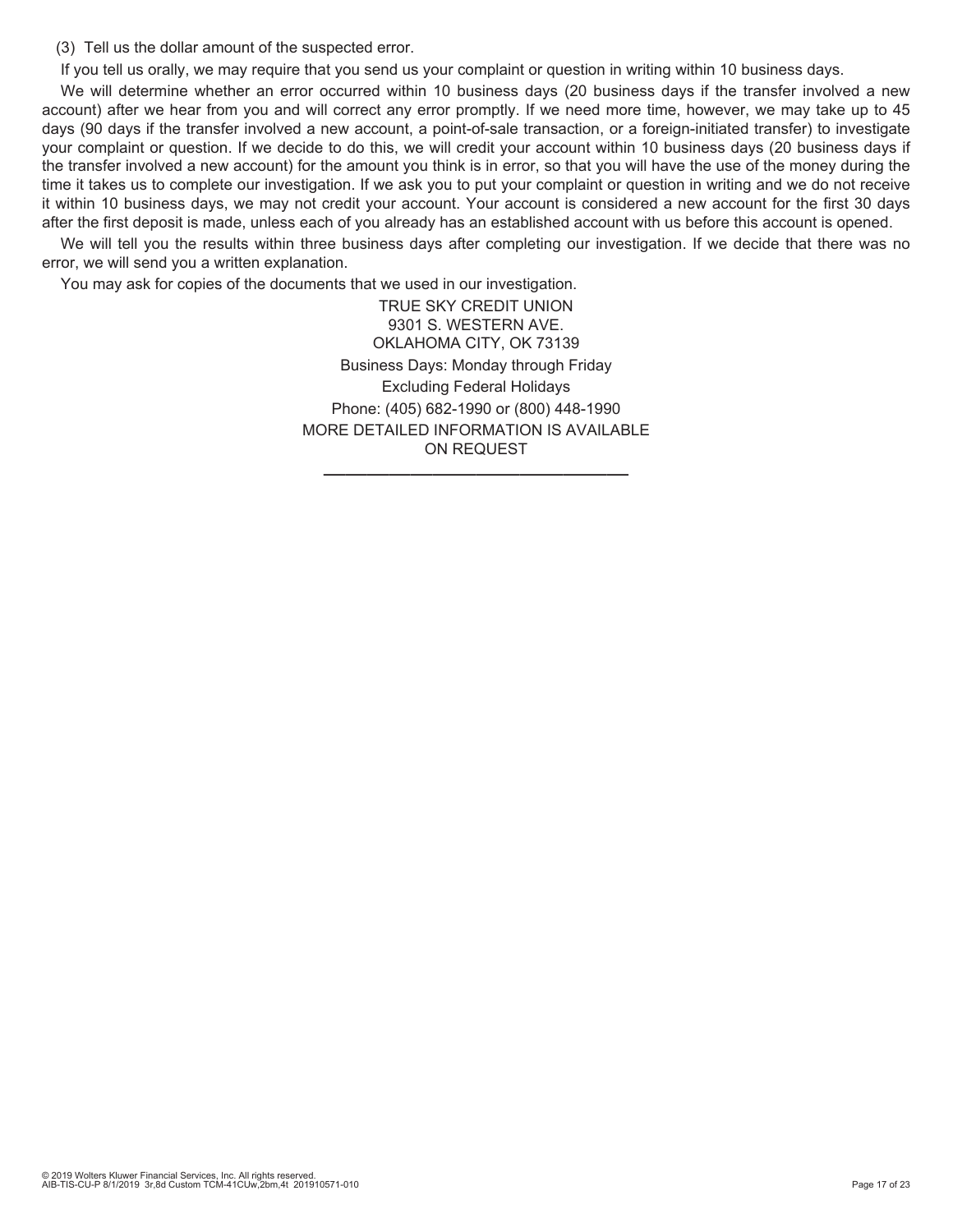## **YOUR ABILITY TO WITHDRAW FUNDS**

This policy statement applies to "transaction" accounts, but not to savings or share savings accounts. Transaction accounts, in general, are accounts which permit an unlimited number of payments to third persons and an unlimited number of telephone and preauthorized transfers to other accounts of yours with us. Share draft accounts are the most common transaction accounts. Savings accounts and share savings accounts are examples of savings deposits. Feel free to ask us whether any of your other accounts might also be under this policy.

Our policy is to make funds from your cash, check, and electronic direct deposits available to you on the same day we receive your deposit. At that time, you can withdraw the funds in cash and we will use the funds to pay checks that you have written

Please remember that even after we have made funds available to you, and you have withdrawn the funds, you are still responsible for checks you deposit that are returned to us unpaid and for any other problems involving your deposit.

For determining the availability of your deposits, every day is a business day, except Saturdays, Sundays, and federal holidays. If you make a deposit before closing on a business day that we are open, we will consider that day to be the day of your deposit. However, if you make a deposit after closing or on a day we are not open, we will consider that the deposit was made on the next business day we are open.

#### **LONGER DELAYS MAY APPLY**

**Case-by-case delays.** In some cases, we will not make all of the funds that you deposit by check available to you on the same day we receive your deposit. Depending on the type of check that you deposit, funds may not be available until the second business day after the day of your deposit. The first \$225 of your deposits, however, will be available on the same day.

If we are not going to make all of the funds from your deposit available on the same day we receive your deposit, we will notify you at the time you make your deposit. We will also tell you when the funds will be available. If your deposit is not made directly to one of our employees, or if we decide to take this action after you have left the premises, we will mail you the notice by the day after we receive your deposit.

If you will need the funds from a deposit right away, you should ask us when the funds will be available.

**Safeguard exceptions.** In addition, funds you deposit by check may be delayed for a longer period under the following circumstances:

We believe a check you deposit will not be paid.

You deposit checks totaling more than \$5,525 on any one day.

You redeposit a check that has been returned unpaid.

You have overdrawn your account repeatedly in the last six months.

There is an emergency, such as failure of computer or communications equipment.

We will notify you if we delay your ability to withdraw funds for any of these reasons, and we will tell you when the funds will be available. They will generally be available no later than the seventh business day after the day of your deposit.

#### **SPECIAL RULES FOR NEW ACCOUNTS**

If you are a new member, the following special rules will apply during the first 30 days your account is open.

Funds from electronic direct deposits to your account will be available on the day we receive the deposit. Funds from deposits of cash, wire transfers, and the first \$5,525 of a day's total deposits of cashier's, certified, teller's, traveler's, and federal, state and local government checks will be available on the same day as the day of your deposit if the deposit meets certain conditions. For example, the checks must be payable to you (and you may have to use a special deposit slip). The excess over \$5,525 will be available on the ninth business day after the day of your deposit. If your deposit of these checks (other than a U.S. Treasury check) is not made in person to one of our employees, the first \$5,525 will not be available until the second business day after the day of your deposit.

——————————————

Funds from all other check deposits will be available on the ninth business day after the day of your deposit.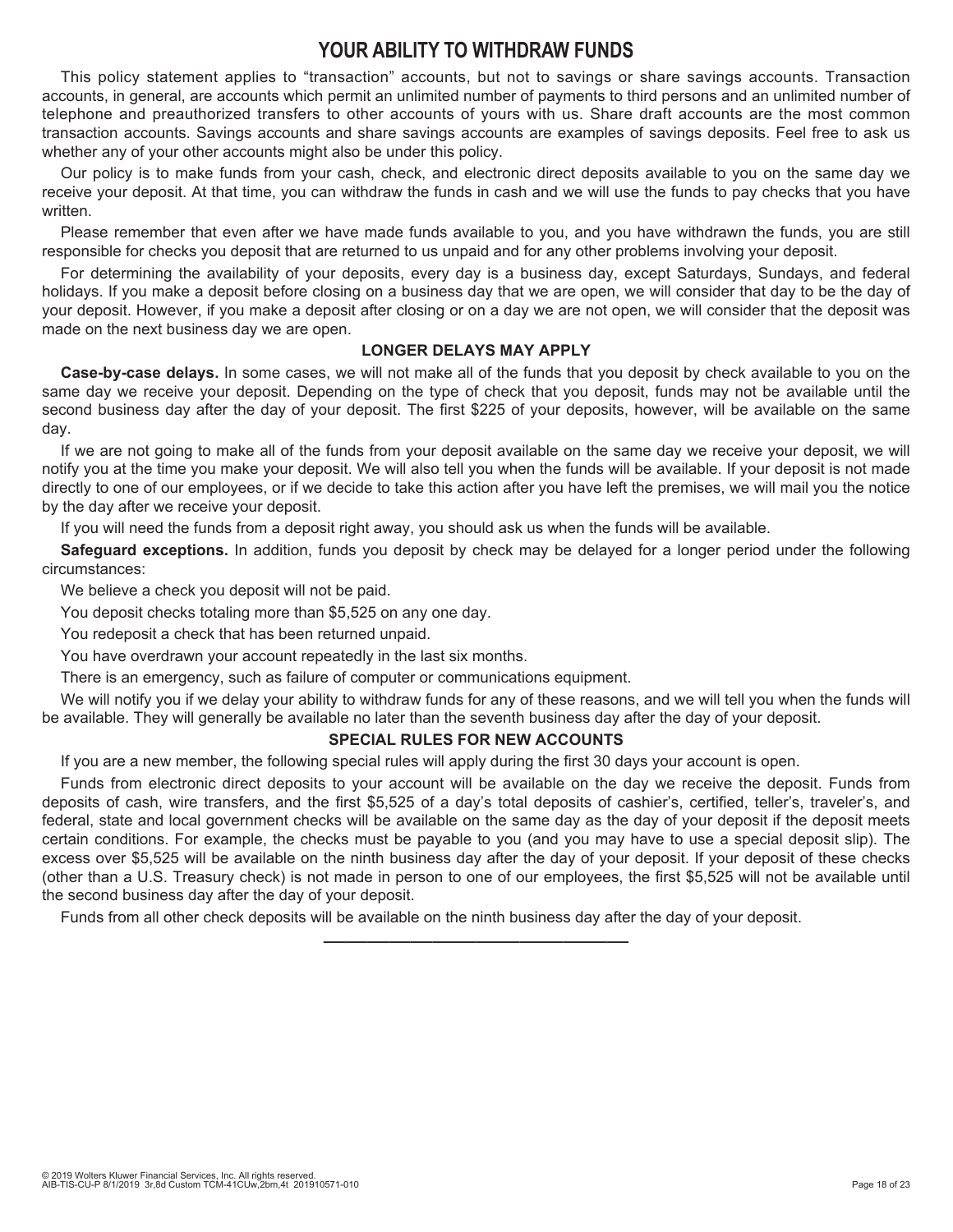## **SUBSTITUTE CHECKS AND YOUR RIGHTS**

As our member we think it's important for you to know about substitute checks. The following Substitute Check Disclosure provides information about substitute checks and your rights.

#### **What is a substitute check?**

To make check processing faster, federal law permits banks to replace original checks with "substitute checks." These checks are similar in size to original checks with a slightly reduced image of the front and back of the original check. The front of a substitute check states: "This is a legal copy of your check. You can use it the same way you would use the original check." You may use a substitute check as proof of payment just like the original check.

Some or all of the checks that you receive back from us may be substitute checks. This notice describes rights you have when you receive substitute checks from us. The rights in this notice do not apply to original checks or to electronic debits to your account. However, you have rights under other law with respect to those transactions.

#### **What are my rights regarding substitute checks?**

In certain cases, federal law provides a special procedure that allows you to request a refund for losses you suffer if a substitute check is posted to your account (for example, if you think that we withdrew the wrong amount from your account or that we withdrew money from your account more than once for the same check). The losses you may attempt to recover under this procedure may include the amount that was withdrawn from your account and fees that were charged as a result of the withdrawal (for example, bounced check fees).

The amount of your refund under this procedure is limited to the amount of your loss or the amount of the substitute check, whichever is less. You also are entitled to interest on the amount of your refund if your account is an interest-bearing account. If your loss exceeds the amount of the substitute check, you may be able to recover additional amounts under other law.

If you use this procedure, you may receive up to \$2,500 of your refund (plus interest if your account earns interest) within 10 business days after we received your claim and the remainder of your refund (plus interest if your account earns interest) not later than 45 calendar days after we received your claim.

We may reverse the refund (including any interest on the refund) if we later are able to demonstrate that the substitute check was correctly posted to your account.

#### **How do I make a claim for a refund?**

If you believe that you have suffered a loss relating to a substitute check that you received and that was posted to your account, please contact us at:

True Sky Credit Union

9301 S. Western Ave.

Oklahoma City, OK 73139

You must contact us within 40 calendar days of the date that we mailed (or otherwise delivered by a means to which you agreed) the substitute check in question or the account statement showing that the substitute check was posted to your account, whichever is later. We will extend this time period if you were not able to make a timely claim because of extraordinary circumstances.

Your claim must include —

- A description of why you have suffered a loss (for example, you think the amount withdrawn was incorrect);
- An estimate of the amount of your loss;
- An explanation of why the substitute check you received is insufficient to confirm that you suffered a loss; and
- A copy of the substitute check or the following information to help us identify the substitute check: the check number and the name of the person to whom you wrote the check.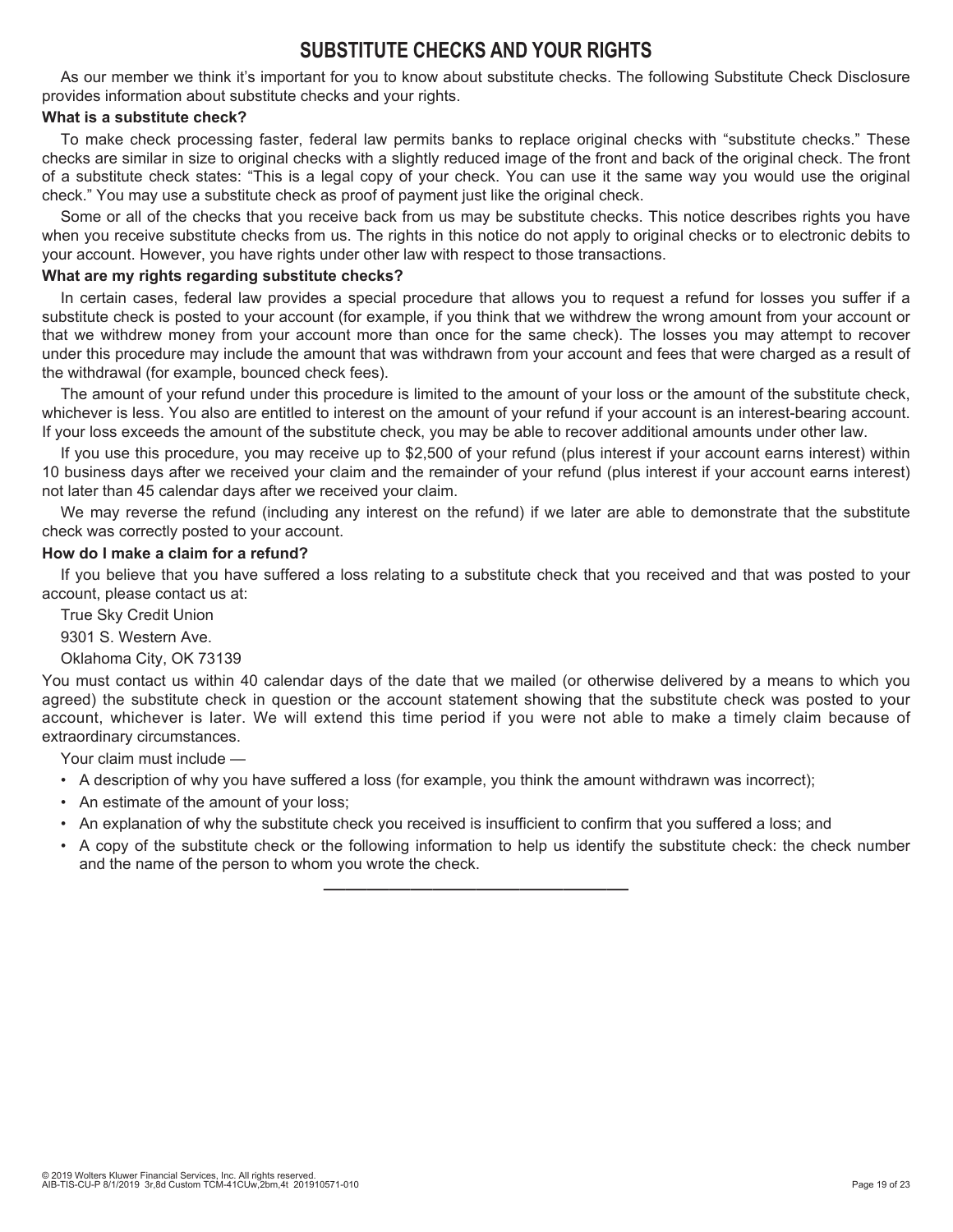## **ARBITRATION AGREEMENT**

#### **PLEASE READ THIS ARBITRATION AGREEMENT CAREFULLY**

**By signing the Membership Application, you are acknowledging that you understand and agree that for Claims arising out of or relating to the Transactions described below,** 

- **You are giving up your right to go to court;**
- **You are giving up or limiting your rights that might be available in a judicial proceeding such as the right to compel testimony and the right to appeal the decision on such Claims;**
- **You are giving up your rights to join as a class representative or class member in any Class Action or Class Arbitration that you may have against us.**

#### *Definitions*

*Arbitration Agreement* refers to this contract mandating Arbitration of Claims arising from or relating to the Transactions described below.

*Arbitration* refers to a way of deciding disputes by a neutral person called an arbitrator. An arbitrator follows less formal procedures than a judge follows in court of law. An arbitrator decides the dispute with a binding award, meaning the award has the same obligatory effect as a decision by a court. A court may enforce an Arbitration award, but a court's review of an Arbitration award is limited.

*Claim* refers to any and all claims, disputes, or controversies based on contract, tort, statute, or otherwise between you and us about our respective rights, duties, obligations and liabilities arising out of or relating to the Transactions described below.

*Claim* also refers to questions about if something is a Claim, how to conduct the Arbitration, and the interpretation of this Arbitration Agreement.

*Class Action* refers to a lawsuit involving a large group of people with similar claims against the same persons or companies.

*Class Arbitration* refers to an Arbitration involving a large group of people with similar claims against the same persons or companies.

*You* and *your* refer to each and all of the Consumers identified above.

*We* or *us* refer to the Financial Institution identified above, its employees, agents, successors, and assigns.

*Transactions* refers to all your transaction, savings or time accounts (such as your checking accounts, savings accounts, or certificates of deposit) with us all actions taken with regard to such accounts, and all related documents, agreements and services, including, but not limited to:

- Account or member applications.
- Signature cards, account agreements, and terms and conditions.
- Deposits, withdrawals, transfers between accounts, electronic funds transfers, wire transfers, bill payments, overdraft lines of credit, and bounce protection, courtesy pay, or similar services.
- Check or draft payments, presentment, collection, honor, dishonor, return, and processing.
- Remotely created checks, check or draft certification, and cashier's checks or drafts.
- Funds availability and holds funds.
- Fees, set-offs, and stop payment orders.
- Disclosures, notices, and periodic statements.
- Authorizations, unauthorized instruments, forgeries, alterations, and errors.
- IRA agreements or other agreements related to tax-advantaged accounts.
- Night Depositories.

#### *Agreement To Arbitrate*

At your or our election, any Claims between you and us that arise out of or relate to the Transactions are to be decided by neutral, binding Arbitration. Also, to the extent allowed by law, the validity, scope, and interpretation of this Arbitration Agreement is to be resolved by neutral, binding Arbitration.

#### *Waiver of Class Action and Class Arbitration*

If you or we choose to arbitrate a Claim, you and we agree that no trial by jury or by judge and no other judicial proceeding, including Class Action proceedings, will take place. You and we also agree that Claims are to be heard and decided by one arbitrator only, only on an individual basis, and not as Class Arbitration.

#### *Arbitration Providers and Their Rules*

For the Arbitration, you or we may choose the following arbitration provider with its applicable rules: the American Arbitration Association, 335 Madison Ave., Floor 10, New York, NY 10017-4605 (www.adr.org), or you or we may choose any other arbitration provider the parties agree upon. If the parties cannot agree on an arbitration provider, a substitute provider shall be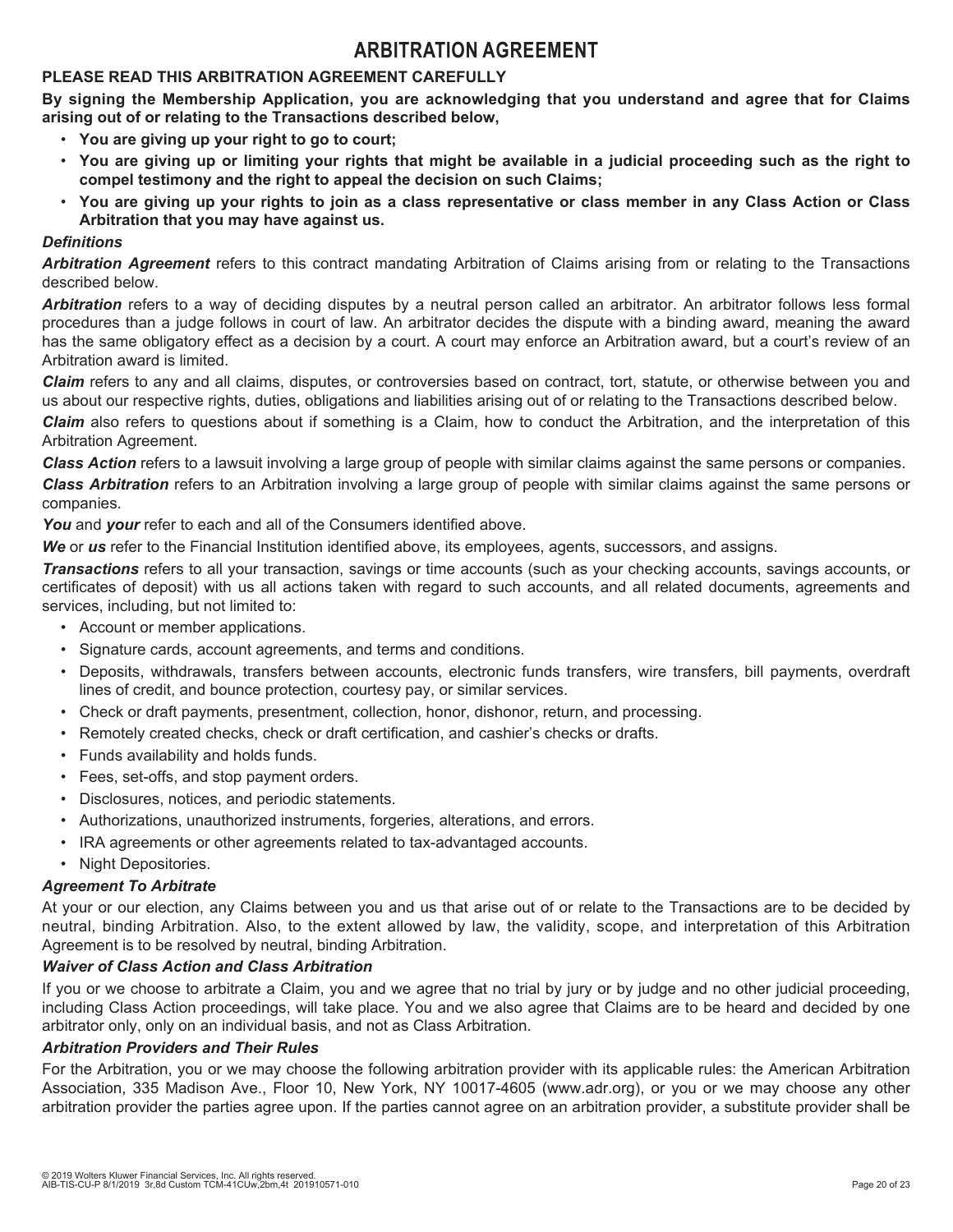selected by the applicable court of law. You can get a copy of the rules of this or any other arbitration providers by contacting them or by visiting their respective websites.

#### *Place of Arbitration and Costs*

The Arbitration hearing must be carried out in the federal judicial district where you live, unless you and we agree otherwise. If Arbitration begins, we shall advance any filing, administrative, commencement, service, or case management fees and arbitrator or hearing fees up to a total amount of \$750.00 . You understand and agree that you may have to repay us later for part or all of the amount we have advanced to you. You are responsible for the fees of your own attorneys, experts, witnesses, and other costs of Arbitration. We are responsible for those costs that we incur. The arbitrator may decide, however, who is finally responsible for these fees and costs as provided by law.

#### *Arbitrator's Authority*

The arbitrator must be a lawyer or a former judge. The arbitrator shall follow substantive law in making an award. The arbitrator has the authority to order specific performance, compensatory damages, punitive damages and any other relief allowed by applicable law. The Arbitration award is final and binding on all parties, except that the Federal Arbitration Act may provide for limited review. Any court having jurisdiction may enforce the Arbitration award.

#### *Preservation of Remedies*

You or we can do the following without giving up the right to require Arbitration:

- Seek remedies in small claims court for Claims within that court's jurisdiction, unless these Claims are transferred, removed, or appealed to a different court. If so, either you or we can require the transfer of these Claims to Arbitration.
- Seek judicial provisional remedies.
- Exercise self-help remedies and take measures that do not involve a court or Arbitration, including, but not limited to, setting off against a deposit account.
- Comply with other contractual or mandatory regulatory procedures before a Claim may be brought to Arbitration.

#### *Governing Law*

The Federal Arbitration Act (9 U.S.C. § 1 *et. seq*.) governs this Arbitration Agreement, and not any state law concerning Arbitration, including state law Arbitration rules and procedures.

#### *General Terms*

This Arbitration Agreement

- Relates to Transactions involving interstate commerce.
- Is the entire agreement between you and us on Arbitration, replacing all previous written and oral negotiations and agreements between you and us on Arbitration, and it may be changed only by a signed written agreement between you and us.

If any part of this Arbitration Agreement is not enforceable, the rest is enforceable; but if the waiver of Class Action rights is unenforceable, this entire Arbitration Agreement is unenforceable.

The paragraph headings are solely for convenience and not for interpreting this Arbitration Agreement; therefore, they have no legal meaning.

#### *Waiver of Right To Trial by Judge or by Jury*

By signing the Membership Application, you acknowledge that you and we understand and agree that

- **You and we have a right to have Claims decided by a trial by judge or by jury, but if you or we so elect, you and we prefer to have them decided by an arbitrator;**
- **You and we are obligated by all the Arbitration Agreement terms; and**
- **You and we explicitly and knowingly give up our rights to trial by judge or by jury to the extent that you or we elect to have Claims decided by Arbitration, unless the law says otherwise.**

**CAUTION - You should read this Arbitration Agreement carefully before you acknowledge it by signing the Membership Application. If you do not understand it, you should not sign the Membership Application; instead, you should ask your attorney to explain it to you.**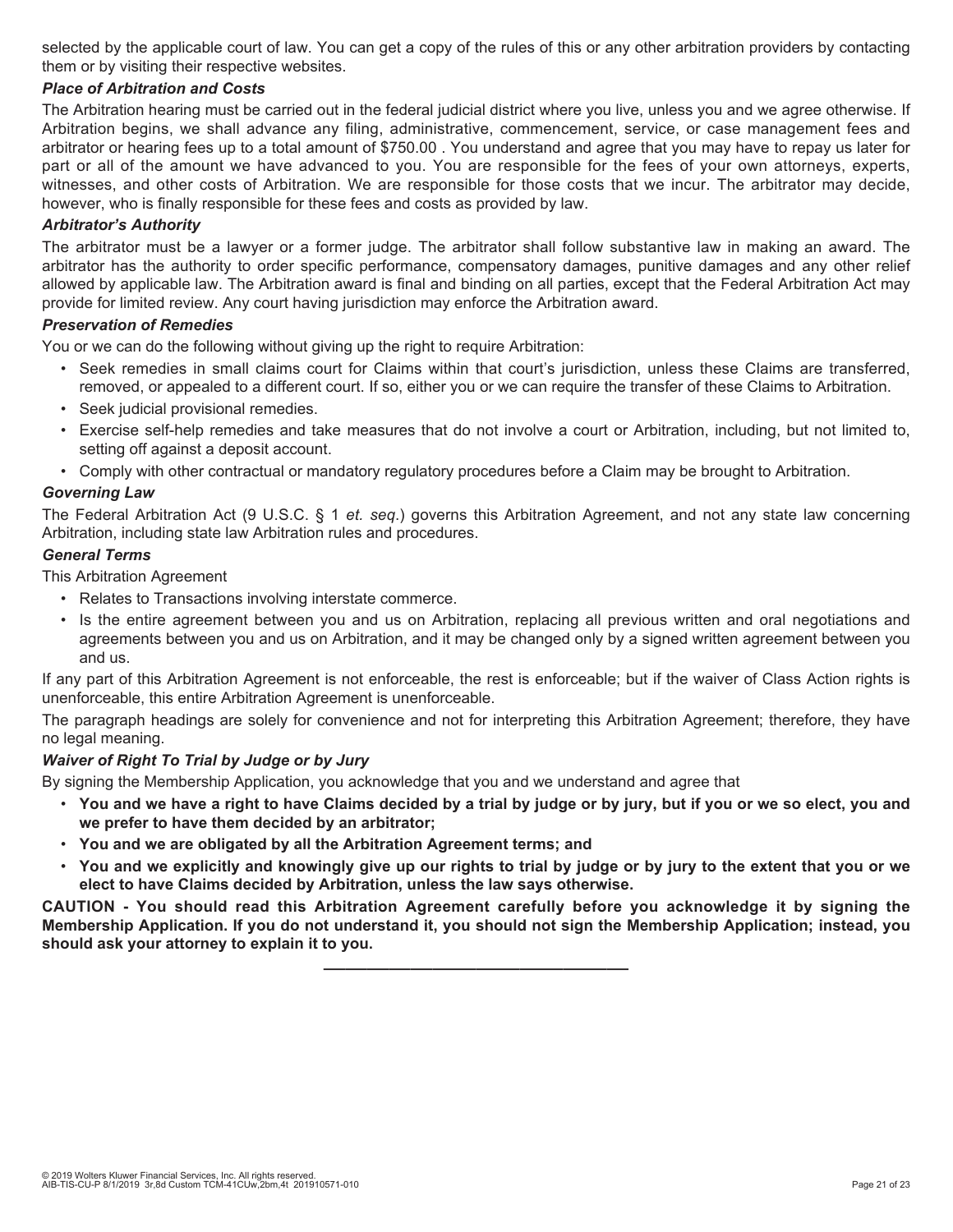## **TRUTH-IN-SAVINGS DISCLOSURE**

#### **SHARE SAVINGS ACCOUNT**

#### **Rate Information:**

The dividend rate and annual percentage yield may change at any time, as determined by the credit union board of directors.

**Compounding and crediting -** Dividends will be compounded and credited every quarter.

**Dividend period -** For this account type, the dividend period is monthly, for example, the beginning date of the first dividend period of the calendar year is January 1, and the ending date of such dividend period is January 31. All other dividend periods follow this same pattern of dates. The dividend declaration date for the example above is the third Wednesday of the preceding dividend period.

#### **Minimum balance requirements:**

The minimum required to open this account is the purchase of a share in the credit union.

**Daily balance computation method -** Dividends are calculated by the daily balance method which applies a daily periodic rate to the balance in the account each day.

**Accrual of dividends on noncash deposits -** Dividends will begin to accrue on the business day you place noncash items (for example, checks) to your account.

The maximum number of voting shares you can own in this account is one, even though you may have multiple accounts. One share, one vote.

#### **Par value of a share:**

The par value of a share in this account is \$5.00.

#### **EASY CHECKING ACCOUNT**

#### **Minimum balance requirements:**

The minimum balance required to open this account is \$25.00.

#### **Transaction limitations:**

No transaction limitations apply to this account unless otherwise stated in the Common Features section.

#### **SIMPLE MONEY CHECKING ACCOUNT**

#### **Minimum balance requirements:**

The minimum balance required to open this account is \$25.00.

#### **Transaction limitations:**

No transaction limitations apply to this account unless otherwise stated in the Common Features section.

#### **OPTIMUM CHECKING ACCOUNT**

#### **Rate Information:**

The dividend rate and annual percentage yield may change at any time, as determined by the credit union board of directors. Qualifying criteria must be met to earn stated rate. A copy of the qualifying criteria can be obtained by contacting the credit union.

**Compounding and crediting -** Dividends will be compounded and credited every day.

**Dividend period -** For this account type, the dividend period is monthly. For example, the beginning date of the first dividend period of the calendar year is January 1, and the ending date of such dividend period is January 31. All other dividend periods follow this same pattern of dates. The dividend declaration date for the example above is the third Wednesday of the preceding dividend period.

#### **Minimum balance requirements:**

The minimum balance required to open this account is \$25.00.

The daily minimum balance is \$500.00 to avoid a low balance fee.

**Daily balance computation method -** Dividends are calculated by the daily balance method which applies a daily periodic rate to the balance in the account each day.

**Accrual of dividends on noncash deposits -** Dividends will begin to accrue on the business day you place noncash items (for example, checks) to your account.

#### **Transaction limitations:**

No transaction limitations apply to this account unless otherwise stated in the Common Features section.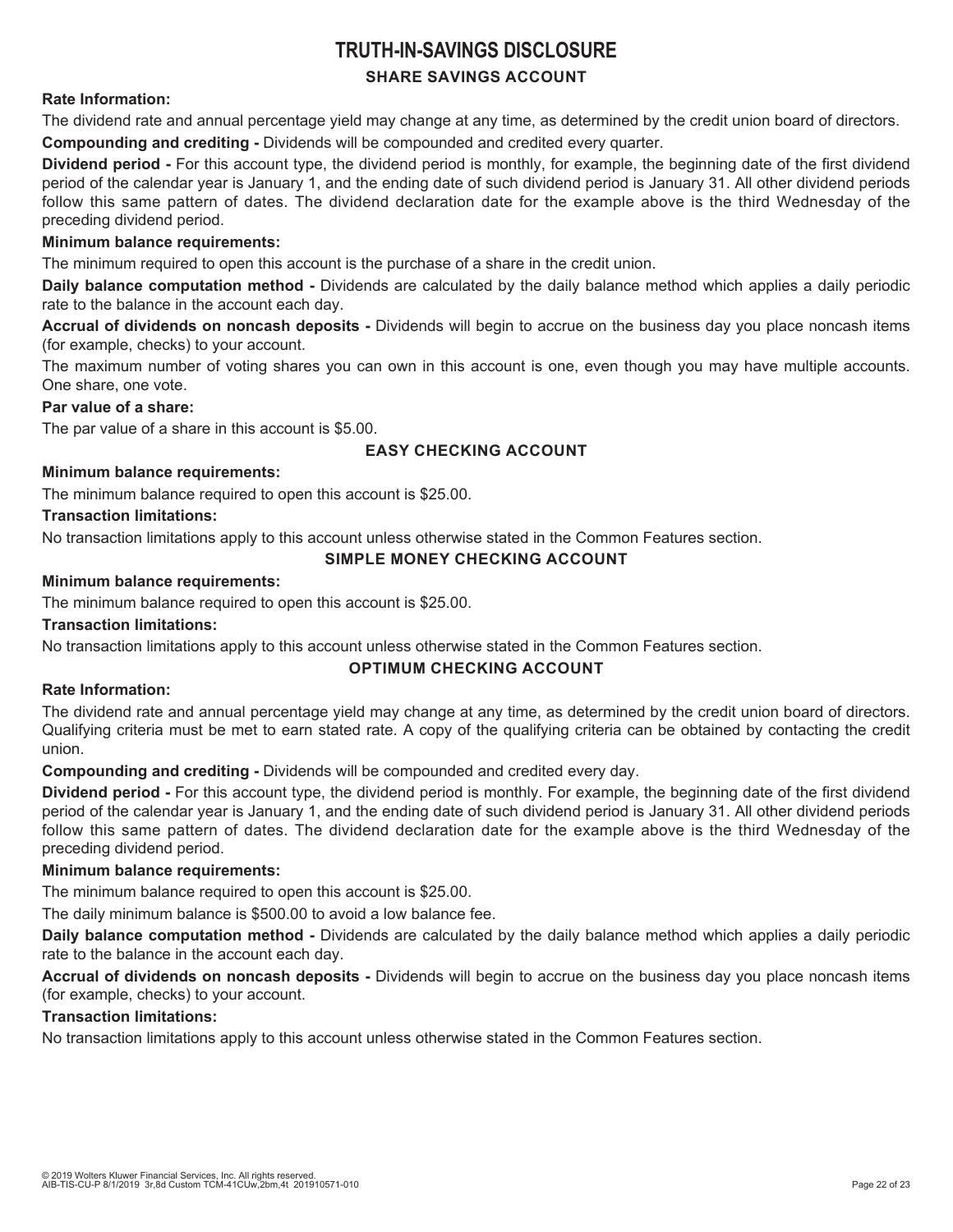#### **TOP BRASS CHECKING ACCOUNT (This account is for members age 62 and over)**

#### **Rate Information:**

The dividend rate and annual percentage yield may change at any time, as determined by the credit union board of directors.

**Compounding and crediting -** Dividends will be compounded and credited every month.

**Dividend period -** For this account type, the dividend period is monthly, for example, the beginning date of the first dividend period of the calendar year is January 1, and the ending date of such dividend period is January 31. All other dividend periods follow this same pattern of dates. The dividend declaration date for the example above is the third Wednesday of the preceding dividend period.

#### **Minimum balance requirements:**

The minimum balance required to open this account is \$25.00.

**Daily balance computation method -** Dividends are calculated by the daily balance method which applies a daily periodic rate to the balance in the account each day.

**Accrual of dividends on noncash deposits -** Dividends will begin to accrue on the business day you place noncash items (for example, checks) to your account.

#### **Transaction limitations:**

No transaction limitations apply to this account.

#### **MONEY MARKET ACCOUNT**

#### **Rate Information:**

The dividend rate and annual percentage yield may change at any time, as determined by the credit union board of directors.

**Compounding and crediting -** Dividends will be compounded and credited every month.

**Dividend period -** For this account type, the dividend period is monthly, for example, the beginning date of the first dividend period of the calendar year is January 1, and the ending date of such dividend period is January 31. All other dividend periods follow this same pattern of dates. The dividend declaration date for the example above is the third Wednesday of the preceding dividend period.

#### **Minimum balance requirements:**

The minimum balance required to open this account is \$2,500.00.

**Daily balance computation method -** Dividends are calculated by the daily balance method which applies a daily periodic rate to the balance in the account each day.

**Accrual of dividends on noncash deposits -** Dividends will begin to accrue on the business day you place noncash items (for example, checks) to your account.

#### **Transaction limitations:**

The maximum amount you may withdraw is \$500.00 per withdrawal.

#### **IRA SHARE ACCOUNT**

#### **Rate Information:**

The dividend rate and annual percentage yield may change at any time, as determined by the credit union board of directors.

**Compounding and crediting -** Dividends will be compounded and credited every month.

**Dividend period -** For this account type, the dividend period is monthly, for example, the beginning date of the first dividend period of the calendar year is January 1, and the ending date of such dividend period is January 31. All other dividend periods follow this same pattern of dates. The dividend declaration date for the example above is the third Wednesday of the preceding dividend period.

#### **Minimum balance requirements:**

No minimum balance requirements apply to this account.

**Daily balance computation method -** Dividends are calculated by the daily balance method which applies a daily periodic rate to the balance in the account each day.

**Accrual of dividends on noncash deposits -** Dividends will begin to accrue on the business day you place noncash items (for example, checks) to your account.